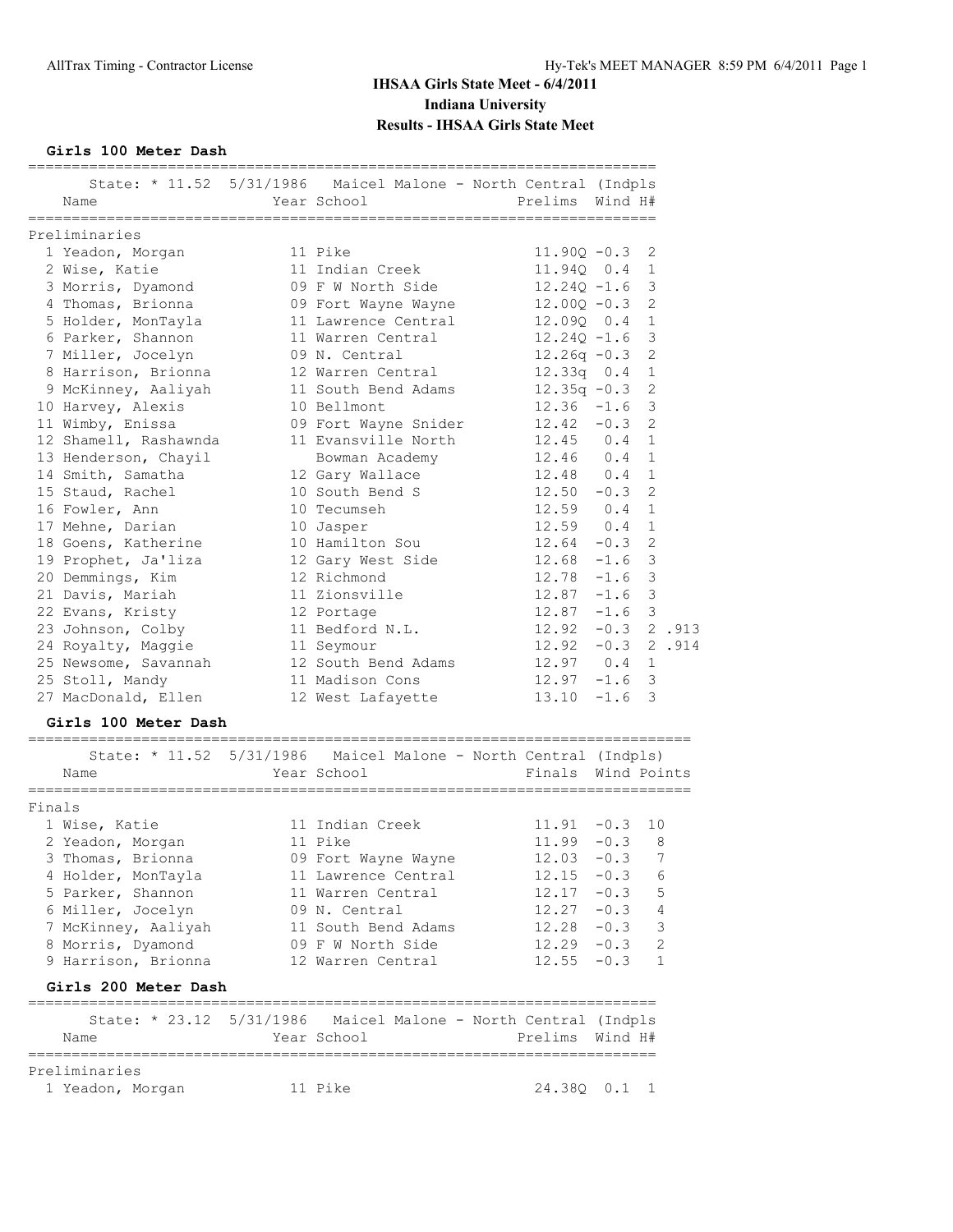|        | Girls 200 Meter Dash                       |           |                                                                 |                                |                |                |
|--------|--------------------------------------------|-----------|-----------------------------------------------------------------|--------------------------------|----------------|----------------|
|        | 2 Thomas, Brionna                          |           | 09 Fort Wayne Wayne                                             | $24.41Q - 0.4$                 |                | 3              |
|        | 3 Wise, Katie                              |           | 11 Indian Creek                                                 | $24.61Q - 0.6$                 |                | 2              |
|        | 4 McKinney, Aaliyah                        |           | 11 South Bend Adams                                             | 24.690 0.1                     |                | 1              |
|        | 5 Reed, Tiara                              |           | 12 Hammond                                                      | $25.04Q - 0.4$                 |                | 3              |
|        | 6 Miller, Jocelyn                          |           | 09 N. Central                                                   | $25.14Q - 0.6$                 |                | 2              |
|        | 7 Harvey, Alexis                           |           | 10 Bellmont                                                     | $25.17q - 0.4$                 |                | 3              |
|        | 8 Flake, Kirsten                           |           | 12 Muncie Central                                               | $25.21q - 0.4$                 |                | 3              |
|        | 9 Harrison, Brionna                        |           | 12 Warren Central                                               | $25.30q$ 0.1                   |                | 1              |
|        | 10 Parker, Shannon                         |           | 11 Warren Central                                               | $25.38 - 0.6$                  |                | 2              |
|        | 11 Shamell, Rashawnda                      |           | 11 Evansville North                                             | 25.38 0.1                      |                | 1              |
|        | 12 Smith, Samatha                          |           | 12 Gary Wallace                                                 | $25.51$ 0.1                    |                | 1              |
|        | 13 Morris, Dyamond                         |           | 09 F W North Side                                               | $25.51 -0.4$                   |                | 3              |
|        | 14 O'Steen, Tiana                          |           | 11 Hamilton Sou                                                 | $25.65 - 0.6$                  |                | 2              |
|        | 15 Carroll, Morgan                         |           | 11 South Bend S                                                 | $25.74 - 0.6$                  |                | 2              |
|        | 16 Goggans, Brittany                       |           | 09 Hamilton Sou                                                 | 25.79 0.1                      |                | 1              |
|        | 17 Hammond, Christa                        |           | 11 Lawrence North                                               | 25.84 0.1                      |                | 1              |
|        | 18 Davis, Mariah                           |           | 11 Zionsville                                                   | $25.93 - 0.4$                  |                | 3              |
|        | 19 Ashba, Olivia                           |           | 10 Edgewood                                                     | $25.93 - 0.4$                  |                | $\overline{3}$ |
|        | 20 Washington, Mercedez                    |           | 11 Gary West Side                                               | $26.02 -0.6$                   |                | 2              |
|        | 21 Mehne, Darian                           |           | 10 Jasper                                                       | $26.21 - 0.4$                  |                | 3              |
|        | 22 Fluegel, Nicole                         |           | 11 New Palestine                                                | $26.26 - 0.6$                  |                | 2              |
|        | 23 Kinnaird, Brooklyn                      |           | 12 Jeffersonville                                               | $26.34$ $0.1$ 1                |                |                |
|        | 24 McNelly, Morgan                         |           | 10 Scottsburg                                                   | $26.44 - 0.6$                  |                | 2              |
|        | 25 Fowler, Ann                             |           | 10 Tecumseh                                                     | $26.45 - 0.6$ 2                |                |                |
|        | 26 Hummel, Alyssa                          |           | 12 Penn                                                         | $26.45$ 0.1 1                  |                |                |
|        |                                            |           |                                                                 |                                |                |                |
|        | Girls 200 Meter Dash                       |           |                                                                 |                                |                |                |
|        |                                            |           |                                                                 |                                |                |                |
|        |                                            |           | State: * 23.12 5/31/1986 Maicel Malone - North Central (Indpls) |                                |                |                |
|        | Name                                       |           | Year School                                                     | Finals Wind Points             |                |                |
| Finals |                                            |           |                                                                 |                                |                |                |
|        | 1 Yeadon, Morgan                           |           | 11 Pike                                                         | 24.10                          | 0.1            | 10             |
|        | 2 Thomas, Brionna                          |           |                                                                 |                                | 0.1            | 8              |
|        | 3 Wise, Katie                              |           | 09 Fort Wayne Wayne<br>11 Indian Creek                          | 24.44                          |                |                |
|        | 4 Harvey, Alexis                           |           | 10 Bellmont                                                     | 24.50  0.1  7<br>24.83  0.1  6 |                |                |
|        | 5 Harrison, Brionna                        |           | 12 Warren Central                                               | 24.92                          | 0.1            | 5              |
|        | 6 Miller, Jocelyn                          |           | 09 N. Central                                                   | 25.06                          | 0.1            | 4              |
|        | 7 McKinney, Aaliyah                        |           | 11 South Bend Adams                                             | 25.15                          | 0.1            | 3              |
|        |                                            |           | 12 Muncie Central                                               | 25.25                          | 0.1            | $\mathfrak{D}$ |
|        | 8 Flake, Kirsten<br>9 Reed, Tiara          |           | 12 Hammond                                                      | 25.44                          | 0.1            | 1              |
|        | Girls 400 Meter Dash                       |           |                                                                 |                                |                |                |
|        |                                            |           |                                                                 |                                |                |                |
|        | State: * 52.42                             | 5/31/1986 | Maicel Malone - North Central (Indpls)                          |                                |                |                |
|        | Name                                       |           | Year School                                                     | Finals                         |                | H# Points      |
|        |                                            |           | :================                                               |                                | -------------- |                |
|        | 1 Holder, MonTayla                         |           | 11 Lawrence Central                                             | 55.27                          | 3              | 10             |
|        | 2 Bell, Maggie                             |           | 11 Chatard                                                      | 55.69                          | 3              | 8              |
|        | 3 Butler, Anietra                          |           | 11 Ben Davis                                                    | 56.43                          | 3              | 7              |
|        | 4 Sims, Gabby                              |           | 09 Columbus North                                               | 57.00                          | 3              | 6              |
|        | 5 Neeley, Brittany                         |           | 10 Eastern (Greentown)                                          | 57.02                          | 2              | 5              |
|        | 6 McCray, Jasmin                           |           | 11 Lawrence Central                                             | 57.06                          | 3              | 4              |
|        | 7 Henderson, Chayil<br>8 Franklin, Antonia |           | Bowman Academy<br>12 Lawrence North                             | 57.40<br>57.45                 | 2<br>3         | 3<br>2         |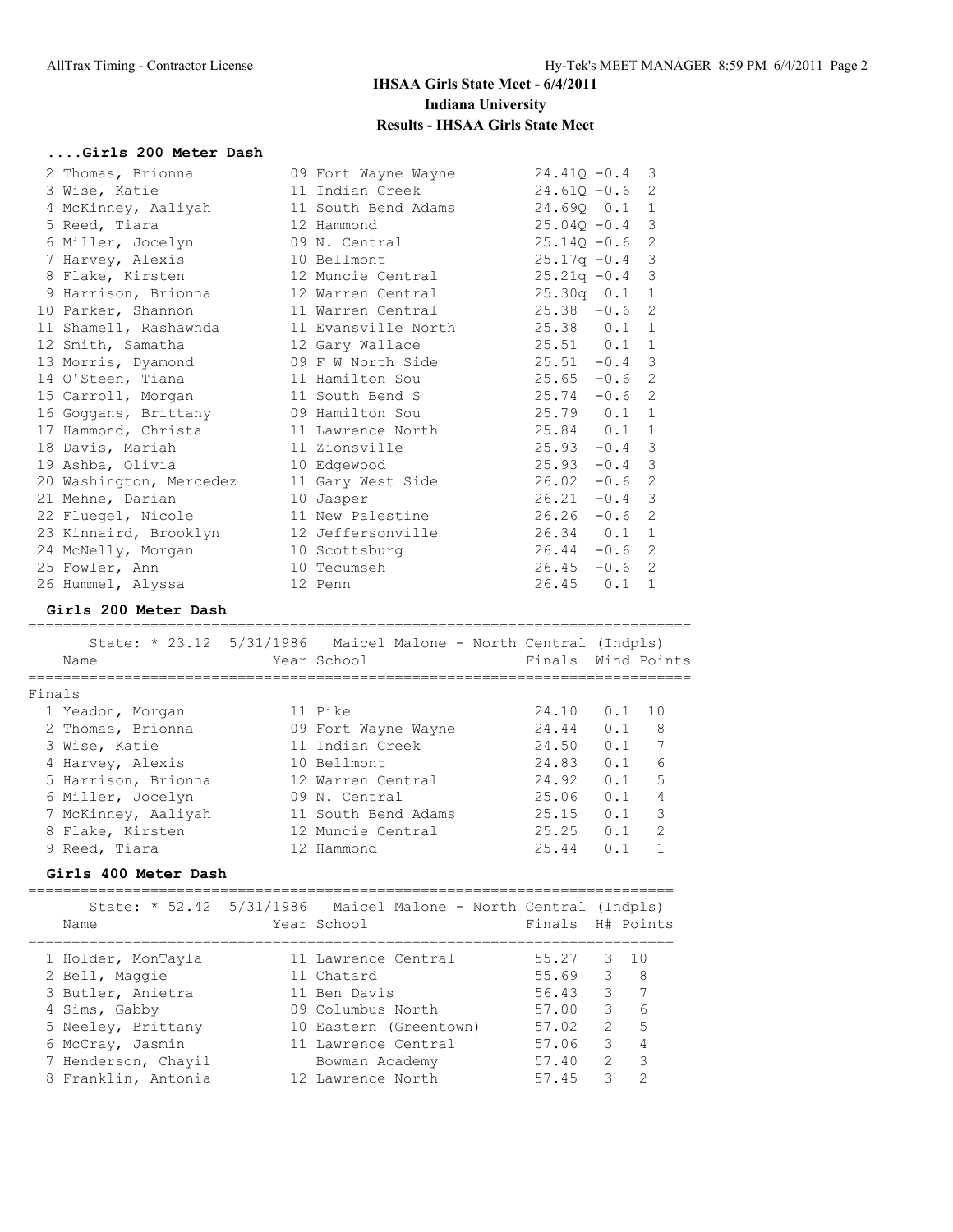### **....Girls 400 Meter Dash**

| 9 McDonald, Whitney                                    | 12 Fort Wayne Northrop | 57.46   | 3              | $\overline{1}$      |  |  |
|--------------------------------------------------------|------------------------|---------|----------------|---------------------|--|--|
| 10 Akai, Lynnette                                      | 12 Castle              | 57.68   | 3              |                     |  |  |
| 11 Smith, Chauntiel 12 F W South Side                  |                        | 58.15   | 2              |                     |  |  |
| 12 Gibson, Irene                                       | 12 Carmel              | 58.57   | $\mathbf{1}$   |                     |  |  |
| 13 Askew, Shakyla 12 Munster                           |                        | 58.64   | $\overline{2}$ |                     |  |  |
| 14 Schmok, Erica                       09 Hamilton Sou |                        | 58.80   | 2              |                     |  |  |
| 15 Smith, Karrina 69 Fort Wayne Snider 58.89           |                        |         | 2              |                     |  |  |
| 16 Behrendt, Katie 12 Chesterton                       |                        | 58.95   | 2              |                     |  |  |
| 17 Ruiz, Debbie and 11 Warren Central                  |                        | 58.98   | 2              |                     |  |  |
| 18 Grace, Allison 11 Hamilton Sou                      |                        | 59.28   | $\mathbf{1}$   |                     |  |  |
| 19 Martin, Latisha (12 Warren Central                  |                        | 59.51   | 3              |                     |  |  |
| 20 Stoll, Mandy                                        | 11 Madison Cons        | 59.71   | $\mathbf{1}$   |                     |  |  |
| 21 Davis, Kalyn                                        | 11 Anderson            | 1:00.09 | 2              |                     |  |  |
| 22 Crane, Courtney 11 Bedford N.L.                     |                        | 1:00.33 | $\mathbf{1}$   |                     |  |  |
| 23 Dilger, Adi                                         | 11 Forest Park         | 1:00.52 | $\mathbf{1}$   |                     |  |  |
| 24 Race, Sydney                                        | 11 Martinsville        | 1:01.09 | $\mathbf{1}$   |                     |  |  |
| 25 Bender, Megan                                       | 11 North Posey         | 1:02.27 | $\mathbf{1}$   |                     |  |  |
| -- Newsome, Savannah                                   | 12 South Bend Adams    | FS      | $\mathbf{1}$   |                     |  |  |
| -- Hartnagel, Maggie                                   | 09 Mishawaka Marian    | DQ.     |                | Out of lane all the |  |  |
|                                                        |                        |         |                |                     |  |  |

### **Girls 800 Meter Run**

=======================================================================

| Name                                  | State: * $2:09.50$ 6/4/2010 Abby Farley, Park Tudor<br>Year School and the Marian School | Finals Points |                |
|---------------------------------------|------------------------------------------------------------------------------------------|---------------|----------------|
| 1 Farley, Abby                        | 12 Park Tudor $2:08.91*$                                                                 |               | 10             |
|                                       | 2 Neeley, Bethany 10 Eastern (Greentown) 2:11.58 8                                       |               |                |
|                                       | 3 Wiley, Taylor 11 Evansville Central 2:12.93                                            |               | 7              |
|                                       | 4 Willman, Helen 11 Noblesville 2:14.47                                                  |               | 6              |
| 5 Jackson, Tyreca 12 Harding          |                                                                                          | 2:14.84       | 5              |
|                                       | 6 Keough, Blaney 12 Valparaiso 2:15.42                                                   |               | $\overline{4}$ |
| 7 Weatherford, Colleen 10 Greencastle |                                                                                          | 2:15.80       | $\mathsf 3$    |
|                                       | 8 Jackson, Meredith 11 Franklin Central 2:16.33                                          |               | 2              |
|                                       | 9 Marrero, Alethia 10 Ben Davis 2:16.42                                                  |               | $\mathbf{1}$   |
|                                       | 10 Schoettmer, Victoria 10 Center Grove 2:17.52                                          |               |                |
|                                       |                                                                                          |               |                |
|                                       | 11 Koschmeder, Emily 9 East Central 2:17.95<br>12 Brophy, Erin 09 West Lafayette 2:18.04 |               |                |
| 13 Specht, Kyela                      | 12 Munster                                                                               | 2:18.13       |                |
| 14 Husband, Katelyn 12 Mishawaka      |                                                                                          | 2:19.25       |                |
|                                       | 15 Joray, Lauren 10 New Palestine 2:19.52                                                |               |                |
|                                       | 16 Warzyniak, Alex Bloomington South 2:19.63                                             |               |                |
|                                       |                                                                                          |               |                |
|                                       | 18 Gamble, Mary 12 New Prairie 2:20.69                                                   |               |                |
|                                       | 19 Krulik, Ashley 11 Martinsville 2:20.84                                                |               |                |
| 20 Beard, Brittany 10 Angola          |                                                                                          | 2:21.00       |                |
| 21 Adair, Morgan 12 F W Conc          |                                                                                          | 2:21.19       |                |
|                                       | 22 Raphael, Kate 69 Bloomington North 2:21.26                                            |               |                |
| 23 Glassford, Sophie                  | 2:22.67<br>11 Penn                                                                       |               |                |
|                                       | 24 McCormick, Erika 11 Mt. Vernon 2:22.88                                                |               |                |
|                                       | 25 Dickerson, Sydney 10 TH North Vigo 2:23.76                                            |               |                |
| 26 Timmons, Jordan                    | 10 Center Grove 2:24.79                                                                  |               |                |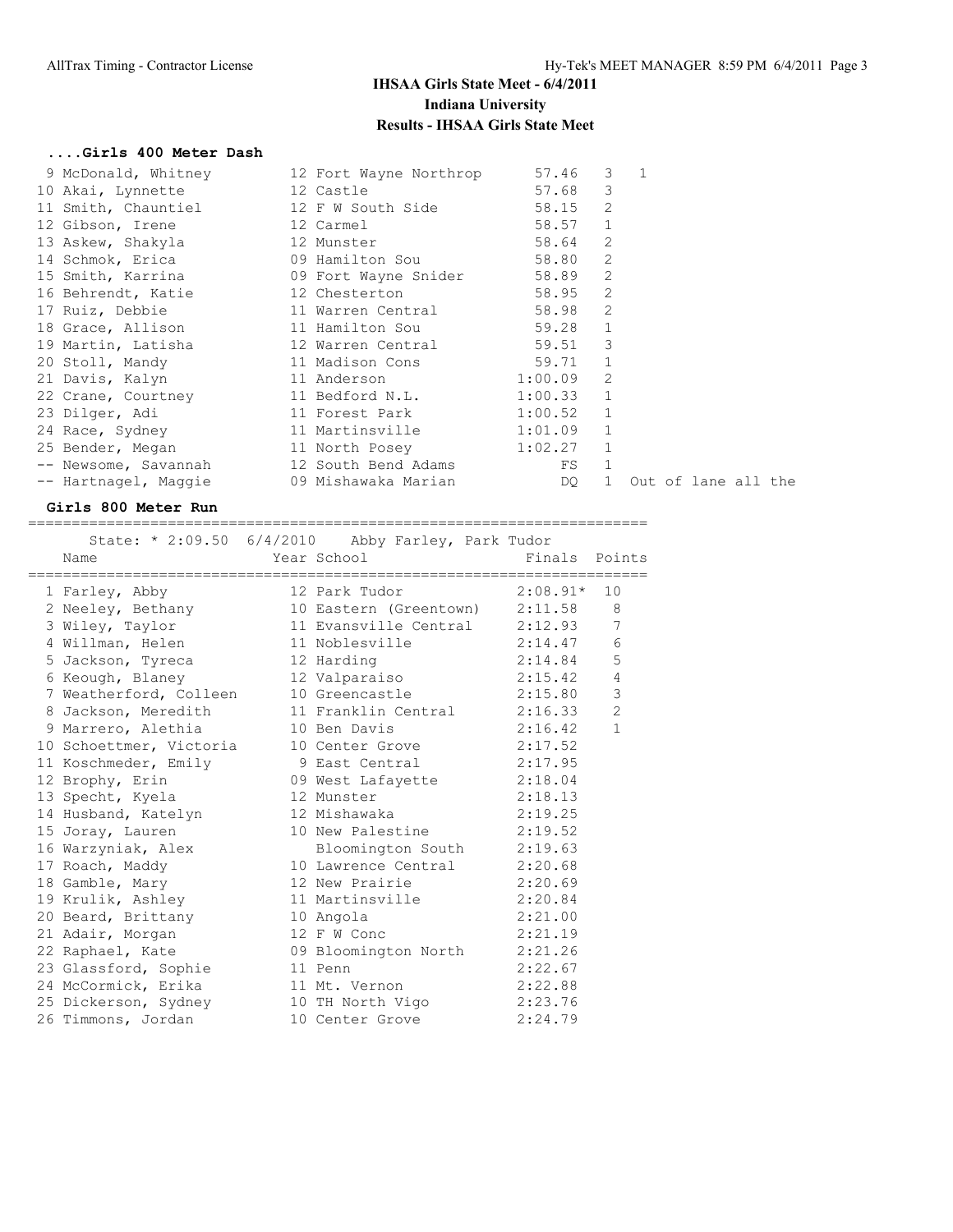### **Girls 1600 Meter Run**

| Name                          | State: * 4:49.38 6/2003 Katie Harrington, Carmel<br>Year School          | Finals Points |                |
|-------------------------------|--------------------------------------------------------------------------|---------------|----------------|
|                               | 1 Neer, Waverly 12 Culver Academies 4:43.46*                             |               | 10             |
|                               | 2 Schoettmer, Victoria 10 Center Grove 4:55.31 8                         |               |                |
| 3 Willman, Helen              | 11 Noblesville 4:55.80 7                                                 |               |                |
|                               | 4 Johnson, Brianna 12 Carroll (For 4:56.66                               |               | 6              |
|                               | 5 Chester, Jordan 5 2 Boone Grove 5 2:59.68                              |               | 5              |
| 6 Warzyniak, Alex             | Bloomington South 5:00.09                                                |               | $\overline{4}$ |
| 7 Davis, Mary                 | 11 Chatard 5:00.71                                                       |               | $\mathcal{S}$  |
| 8 Jordan, Hope 5 12 Bremen    |                                                                          | 5:01.32       | 2              |
| 9 Chitwood, Alex              | 12 Carmel                                                                | 5:03.07       | $\mathbf{1}$   |
|                               | 10 Roush, Samantha (1998) 12 Journal of the Columbia City (1998) 5:06.60 |               |                |
| 11 Hostetler, Abby 09 Fremont |                                                                          | 5:07.85       |                |
|                               | 12 Rauch, Tiffany 11 F W North Side 5:14.51                              |               |                |
| 13 Rinehart, Ericka 10 Angola |                                                                          | 5:15.03       |                |
|                               | 14 Royalty, Taylor 11 Trinity Lutheran 5:15.78                           |               |                |
| 15 Bess, Laura                | 11 Brownsburg 5:19.40                                                    |               |                |
| 16 Sollman, Rachael           | 10 Columbus North 5:19.76                                                |               |                |
| 17 Homme, Kristen             | 09 Chesterton 5:22.18                                                    |               |                |
|                               | 18 Fritts, Kristin 12 Kankakee Valley 5:22.49                            |               |                |
|                               | 19 Casey, Kieran 6:23.91                                                 |               |                |
| 20 Erba, Ashley               | 10 Warsaw Community 5:24.76<br>11 South Knox 5:27.33                     |               |                |
| 21 Whitton, Taurie            |                                                                          |               |                |
|                               | 22 Roberts-Hamilton, Isabel 09 Bloomington North 5:33.64                 |               |                |
| 23 Kuntz, Ann                 | 11 Oldenburg Academy 5:37.50                                             |               |                |
| 24 Mattingly, Amy             | 12 Castle                                                                | 5:45.38       |                |
|                               | 25 Mullican, Anne 10 TH North Vigo 5:47.68                               |               |                |
| -- Roach, Maddy               | 10 Lawrence Central                                                      | DNF           |                |
| -- Bennett, Sarah             | 11 Carmel                                                                | DNF           |                |

### **Girls 3200 Meter Run**

=======================================================================  $Starte: * 10:24.29 5/31/1996$  Amy Yoder - East Noble

|                                | State: $*$ 10:24.29 5/31/1996 Amy Yoder - East Noble |            |                |
|--------------------------------|------------------------------------------------------|------------|----------------|
| Name                           | Year School New Pinals Points                        |            |                |
|                                | 1 Neer, Waverly 12 Culver Academies 10:20.66* 10     |            |                |
| 2 Wellman, Renee 11 Carmel     |                                                      | 10:52.60 8 |                |
|                                | 3 Lucas, Nicole 12 Bloomington South 10:54.22 7      |            |                |
|                                | 4 Hilton, Skylair 12 Northridge 11:05.64             |            | 6              |
|                                | 5 Edon, Courtney 12 New Palestine 11:10.44           |            | 5              |
| 6 Jacobsen, Allison 11 Carmel  |                                                      | 11:10.55   | $\overline{4}$ |
|                                |                                                      |            | $\mathcal{E}$  |
|                                | 8 Hostetler, Abby 09 Fremont 11:17.44                |            | $\overline{2}$ |
|                                | 9 Richardson, Jessica 12 Columbus North 11:18.33     |            | $\mathbf{1}$   |
|                                | 10 Field, Sarah 12 Lawrence North 11:18.78           |            |                |
|                                | 11 Chapman, Sydney 11 Hamilton Heights 11:20.79      |            |                |
|                                | 12 Poulsen, Brenna 11 N. Central 11:23.20            |            |                |
|                                | 13 Stephan, Chelsea 12 Madison Cons 11:28.62         |            |                |
| 14 Schmeltz, Elaine 12 LaVille |                                                      | 11:29.69   |                |
| 15 Lancioni, Elena 69 LaPorte  |                                                      | 11:37.22   |                |
|                                | 16 Peterson, Allissa 12 West Noble 11:39.81          |            |                |
|                                | 17 Mc Carroll, Lauren 11 Crown Point 11:41.04        |            |                |
|                                | 18 Davis, Mary 11 Chatard 11:43.52                   |            |                |
|                                | 19 Al-anzi, Jasmine 11 Franklin Central 11:46.45     |            |                |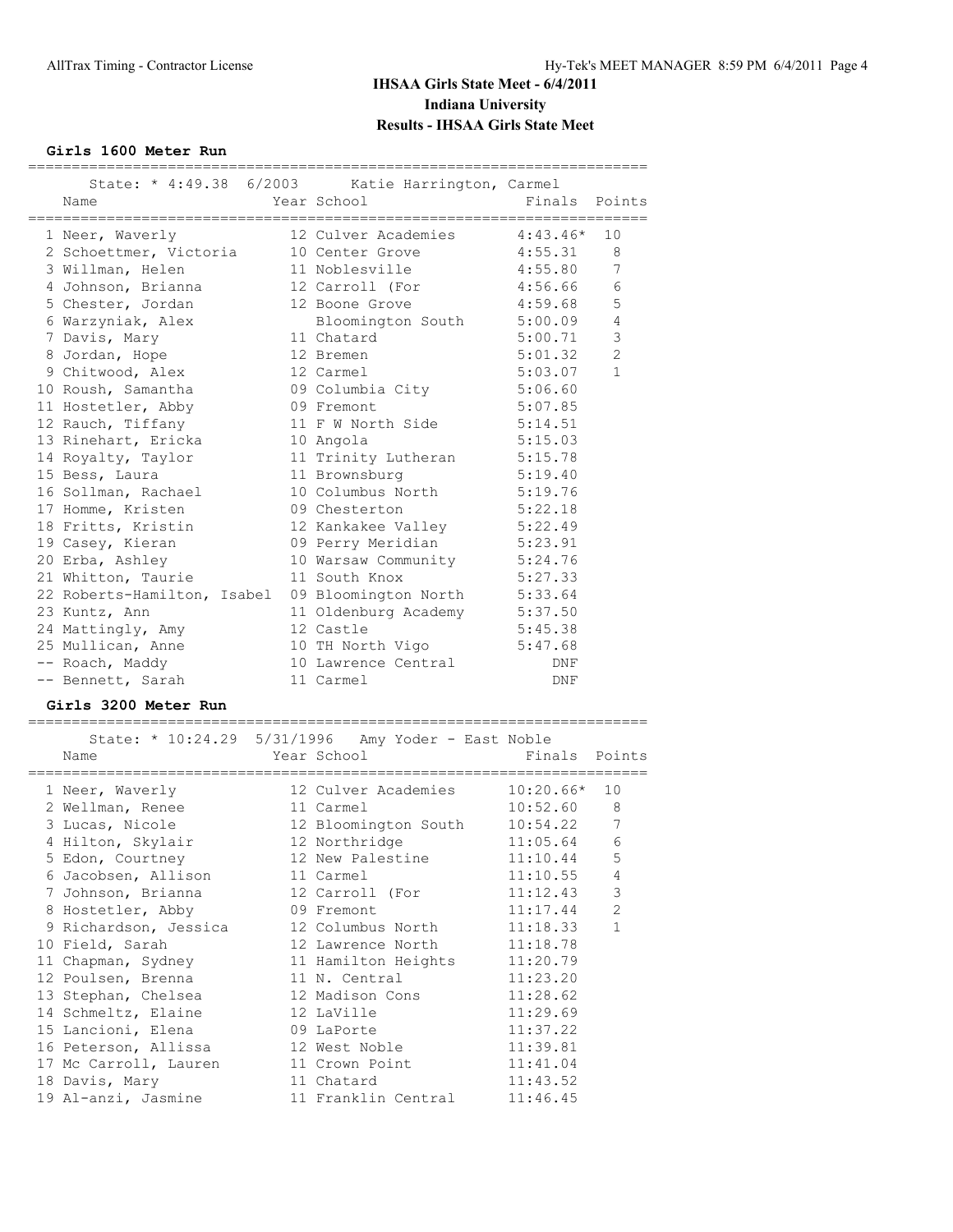#### **....Girls 3200 Meter Run**

| 20 Aldrich, Anna    | 10 Fremont       | 11:47.61 |
|---------------------|------------------|----------|
| 21 Menzie, Renee    | 12 Columbia City | 11:50.45 |
| 22 Thiede, Nikki    | 09 TH South Vigo | 11:55.04 |
| 23 Bauer, Phoebe    | 10 New Albany    | 12:10.39 |
| 24 Mundy, Chanli    | 10 TH North Vigo | 12:14.61 |
| -- Bromm, Claire    | 12 Evansville R  | DNF      |
| -- Devries, Katelyn | 11 Valparaiso    | DNF      |
|                     |                  |          |

#### **Girls 100 Meter Hurdles**

### ======================================================================== State: \* 13.95 6/2005 Vanneisha Ivy, Muncie Central Name Year School Prelims Wind H# ======================================================================== Preliminaries 1 Spencer, Ashley 12 Lawrence North 14.49Q -0.2 1 2 Carpenter, Skyler 11 Westview 14.66Q -0.2 2 3 Taylor, Demetra 11 Fort Wayne Northrop 14.82Q 1.7 3 4 Moseby, Jordan 12 Ben Davis 14.83Q -0.2 1 5 Gilles, Taylor 12 Wheeler 14.83Q 1.7 3 6 Lemons, Jalencia 11 Richmond 14.84Q -0.2 2 7 Morgan, Amani 12 South Bend Adams 15.02q 1.7 3 8 Brown, Anetra 12 N. Central 15.04q 1.7 3 9 Lanthier, Jackie 11 Fishers 15.09q -0.2 1 10 Holmes, Jaleesa 11 Merrillville 15.27 -0.2 1 11 Ford, Andrea 12 Harding 15.35 -0.2 1 12 Zehner, Corinne 11 New Palestine 15.38 -0.2 2 13 Fisher, Stephanie 12 Chesterton 15.42 -0.2 2 14 Strobel, Clair 09 Evansville Harrison 15.46 -0.2 1 15 Brown, Sierra 09 Hamilton Heights 15.48 1.7 3 16 Yoder, Liana 11 Goshen 15.64 -0.2 2 17 Williams, India 12 Warren Central 15.64 1.7 3 18 Raypole, Corinna 12 Columbia City 15.73 -0.2 2 19 Allgeier, Mallory 12 North Harrison 15.75 -0.2 2 20 Warfield, Shai 10 Bloomington North 15.79 -0.2 1 21 Record, Kiersten 09 Evansville M 15.88 -0.2 1 22 Ncube, Sibong 10 Brownsburg 15.91 -0.2 1 23 Martin, Jenna 10 Evansville R 15.92 -0.2 2 24 Mabone, Kortney 11 Gary West Side 15.97 1.7 3 25 Jemison, Myonna 12 Fort Wayne Northrop 16.05 -0.2 2 26 Fisher, Mandy 10 Mooresville 16.44 1.7 3 27 Kropf, Becca 11 Fairfield 17.00 1.7 3

#### **Girls 100 Meter Hurdles**

|        | State: $* 13.95 6/2005$<br>Name | Vanneisha Ivy, Muncie Central<br>Year School | Finals Wind Points |        |   |
|--------|---------------------------------|----------------------------------------------|--------------------|--------|---|
| Finals |                                 |                                              |                    |        |   |
|        | 1 Carpenter, Skyler             | 11 Westview                                  | $14.36 - 0.8 10$   |        |   |
|        | 2 Spencer, Ashley               | 12 Lawrence North                            | $14.40 - 0.8$      |        | 8 |
|        | 3 Taylor, Demetra               | 11 Fort Wayne Northrop                       | $14.42 - 0.8$      |        | 7 |
|        | 4 Gilles, Taylor                | 12 Wheeler                                   | $14.61 - 0.8$      |        | 6 |
|        | 5 Moseby, Jordan                | 12 Ben Davis                                 | $14.76 - 0.8$      |        | 5 |
|        | 6 Lemons, Jalencia              | 11 Richmond                                  | $14.83 - 0.8$      |        | 4 |
|        | 7 Brown, Anetra                 | 12 N. Central                                | 14.99              | $-0.8$ | २ |
|        |                                 |                                              |                    |        |   |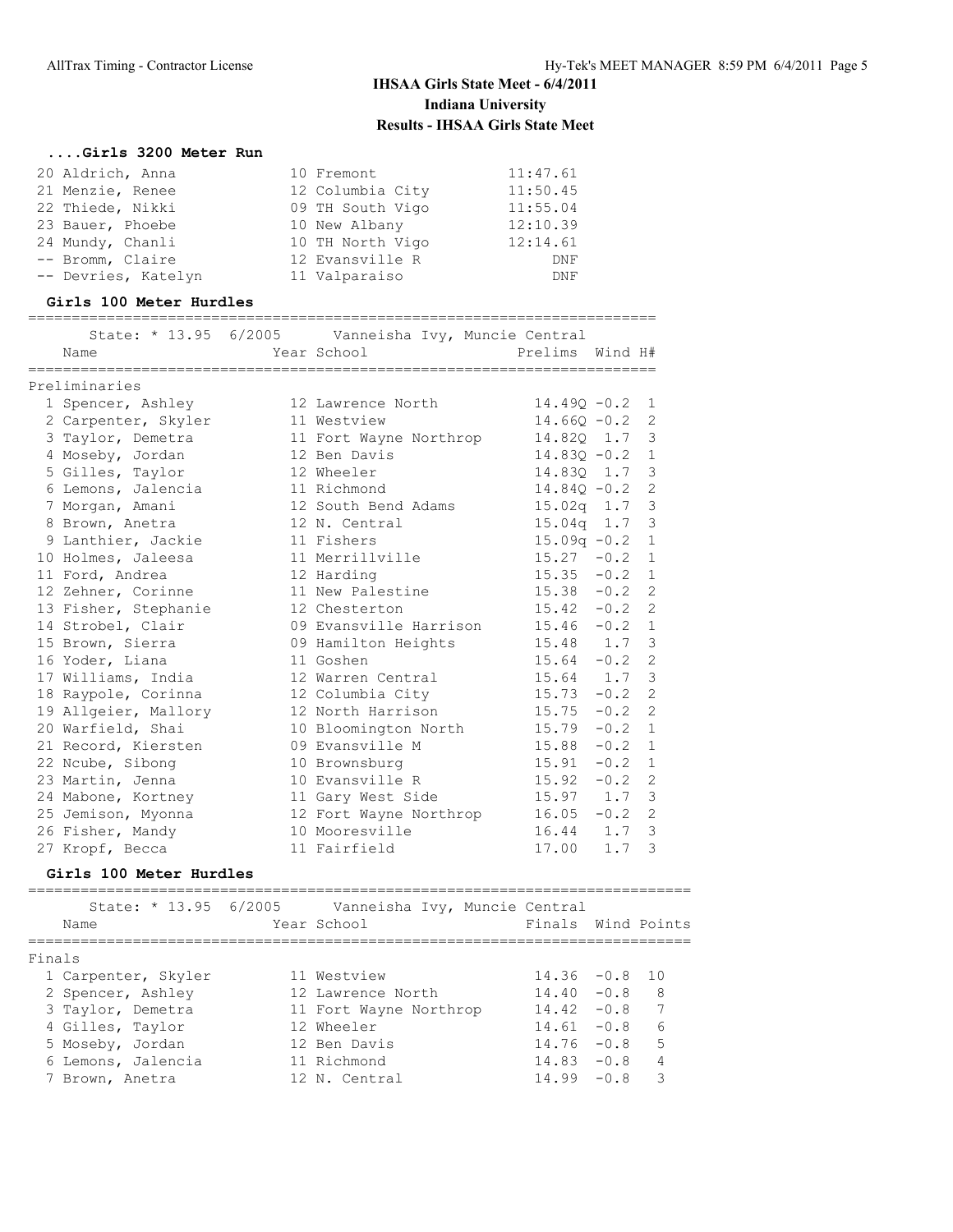### **....Girls 100 Meter Hurdles**

| 8 Morgan, Amani    | 12 South Bend Adams | $15.01 -0.8$ 2 |  |
|--------------------|---------------------|----------------|--|
| 9 Lanthier, Jackie | 11 Fishers          | $15.37 -0.8$ 1 |  |

### **Girls 300 Meter Hurdles**

========================================================================== State: \* 42.51 6/6/1987 Deb Sauers - Columbia City

| Name                                          | Year School                | Finals                         |                | H# Points               |      |
|-----------------------------------------------|----------------------------|--------------------------------|----------------|-------------------------|------|
| 1 Carpenter, Skyler                           | 11 Westview                | $42.03*$                       | 3              | 10                      |      |
| 2 Spencer, Ashley                             | 12 Lawrence North          | 42.11*                         | 3              | 8                       |      |
| 3 Chamblee, Mikaila                           | 11 South Bend S            | 44.03                          | 3              | -7                      | .026 |
| 4 Skelton, Makelle                            | 10 Fort Wayne Northrop     | 44.03                          | 3 <sup>7</sup> | - 6                     | .030 |
| 5 Taylor, Demetra                             | 11 Fort Wayne Northrop     | 44.43                          | 3 <sup>7</sup> | - 5                     |      |
| 6 Brooks, Majaica                             | 10 Lawrence North          | 44.67                          | 2              | $\overline{4}$          |      |
| 7 Kropf, Becca                                | 11 Fairfield               | 45.12                          | $\mathcal{S}$  | $\overline{\mathbf{3}}$ |      |
| 8 Zehner, Corinne                             | 11 New Palestine           | 45.18                          | $\mathbf{2}$   | 2                       |      |
| 9 Black, Symone                               | 09 F W Conc                | 45.24                          | 3              | $\mathbf{1}$            |      |
| 10 Fisher, Stephanie                          | 12 Chesterton              | 45.35                          | $\mathbf{1}$   |                         |      |
| 11 Moyer, Richelle                            | 12 New Haven               | 45.37                          | 3              |                         |      |
| 12 Brown, Anetra                              | 12 N. Central              | 45.38                          | 2              |                         |      |
| 13 Ashba, Olivia                              | 10 Edgewood                | 45.62                          | $\mathbf{2}$   |                         |      |
| 14 Jackson, Jasmin                            | 11 Fishers                 | 45.81                          | 3              |                         |      |
| 15 Lutes, Anna                                | 11 Brown County            | 45.88                          | 2              |                         |      |
| 16 Corral, Alycia                             | 12 Hobart                  | 46.01                          | -1             |                         |      |
| 17 Springer, Abby                             | 11 Southport               | 46.20                          | 2              |                         |      |
| 18 Flannagan, Logan                           | 09 Tell City               | 46.40                          | 2              |                         |      |
| 19 Heinrichs, Jourdin                         | 12 Franklin Central        | 46.46                          | 1              |                         |      |
| 20 Wahl, Renaye                               | 11 Evansville R            | 46.77                          | $\mathbf{1}$   |                         |      |
| 21 Langhals, Erika                            | 10 Fishers                 | 46.80                          | $\mathbf{1}$   |                         |      |
| 22 Warfield, Shai                             | 10 Bloomington North       | 46.97                          | 1              |                         |      |
| 23 Record, Kiersten                           | 09 Evansville M            | 47.06                          | 2              |                         |      |
| 24 Hasty, Hannah                              | 12 Roncalli                | 47.15                          | $\overline{1}$ |                         |      |
| 25 Bekavac, Katie                             | 12 South Centra            | 47.27                          | $\mathbf{1}$   |                         |      |
| 26 Bahler, Alisha                             | 10 Tri-County              | 47.43                          | $\overline{1}$ |                         |      |
| 27 Redman, Kaitlyn                            | 12 Penn                    | 48.78                          | 2              |                         |      |
|                                               |                            |                                |                |                         |      |
| Girls 4x100 Meter Relay                       |                            |                                |                |                         |      |
| State: * 45.75 6/2003 Ft Wayne Northrup       |                            |                                |                |                         |      |
|                                               | Adams, Rox, Carr, Robinson |                                |                |                         |      |
| School                                        |                            | Finals                         |                | H# Points               |      |
| 1 Lawrence North<br>$^{\prime}$ A $^{\prime}$ |                            | ---------------------<br>47.02 | 3              | 10                      |      |
| 1) Brooks, Majaica 10                         | 2) Hammond, Christa 11     |                                |                |                         |      |
| 3) Walker, Alyssa 12                          | 4) Spencer, Ashley 12      |                                |                |                         |      |
| 2 Ben Davis 'A'                               |                            | 47.80                          | 3              | - 8                     |      |
| 1) Butler, Anietra 11                         | 2) Jones, Briana 10        |                                |                |                         |      |
| 3) Moseby, Jordan 12                          | 4) Patterson, Destiny 12   |                                |                |                         |      |
| 3 Fort Wayne Northrop 'A'                     |                            | 47.98                          | 3              | 7                       |      |
| 1) Jemison, Myonna 12                         | 2) Taylor, Demetra 11      |                                |                |                         |      |

3) Scott, Alexis 09 4) Skelton, Makelle 10

 1) Britt, Brittney 10 2) Winborn, Jamira 12 3) Long, Wanda 11 4) Thomas, Brionna 09

4 Fort Wayne Wayne 'A' 48.07 3 6

5 Hamilton Southeastern 'A' 48.18 3 5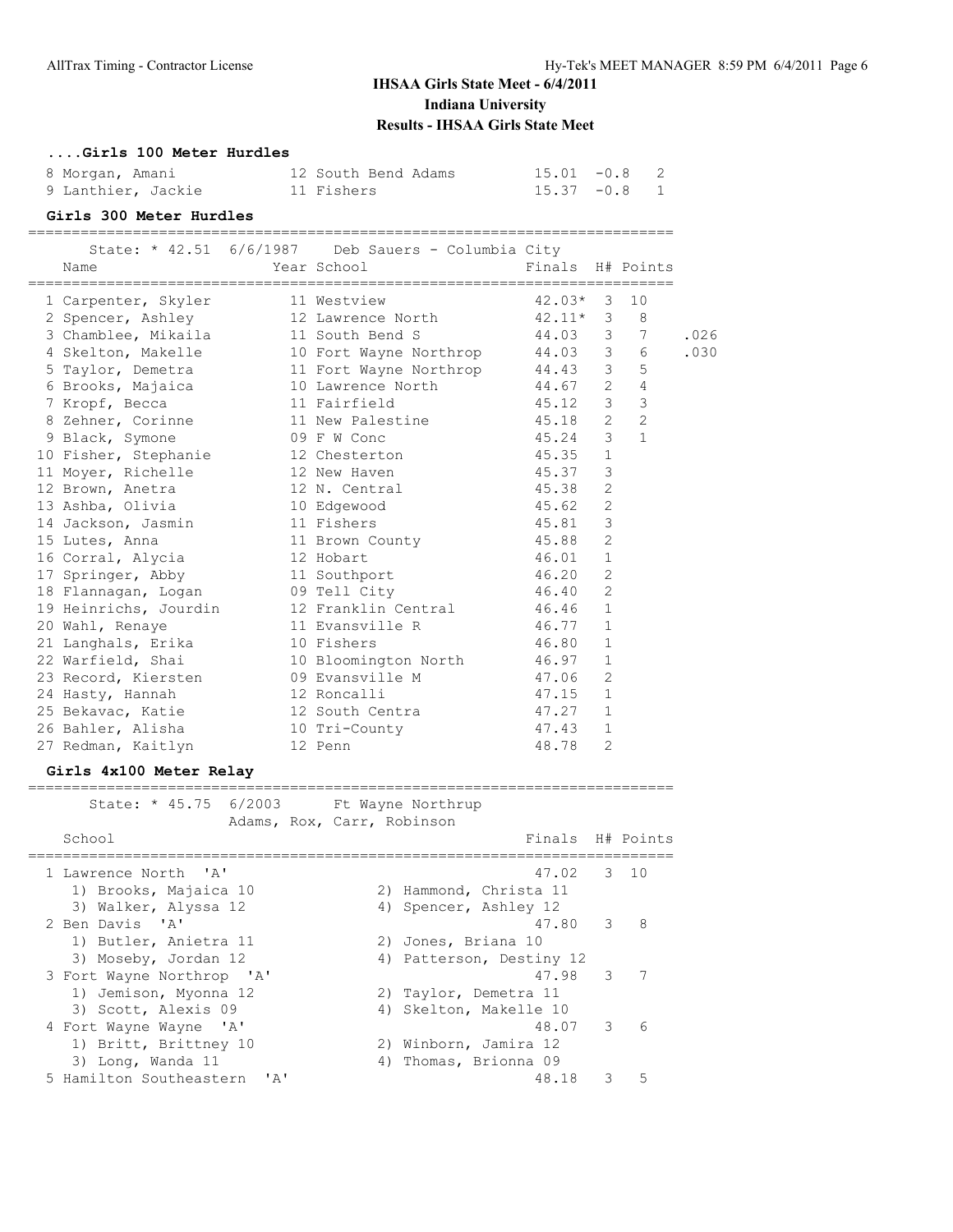**....Girls 4x100 Meter Relay**

## **IHSAA Girls State Meet - 6/4/2011 Indiana University Results - IHSAA Girls State Meet**

1) Polk, Dani 12 2) Goggans, Brittany 09<br>3) Goens, Katherine 10 4) O'Steen, Tiana 11 3) Goens, Katherine 10 (4) O'Steen, Tiana 11 1) Cheatham, JaLynn 12 2) Mabone, Kortney 11 3) Prophet, Ja'liza 12 4) Washington, Mercedez 11 1) Morgan, Amani 12 2) Newsome, Savannah 12 3) Williams, Georgia 11 4) McKinney, Aaliyah 11 1) Staud, Rachel 10 2) Campbell, Katie 12 3) Chamblee, Mikaila 11 4) Carroll, Morgan 11 1) Brown, Denisha 09 2) Betts, Lexxus 10 3) Jemison, Aysha 11 4) Bryan, Madeline 10 1) Haney, Morgan 2) Herron, Elizabeth 12 3) Brown, Aliyah 11 (4) Yeadon, Morgan 11 1) Barbour, Kaleb 12 2) Wimby, Enissa 09 12 Fishers 'A' 49.20 2 1) Weisenbach, Erin 10 2) Hall, Addison 10 3) Hartwick, Logan 09 4) Lanthier, Jackie 11 13 Richmond 'A' 49.36 2 1) Taylor, Brooklyn 10 2) Lemons, Jalencia 11 3) Demmings, Kim 12 4) Hampton, Whitney 10 14 Gary Wallace 'A' 49.52 2 1) Borders, Arielle 10 2) Dennie, Alyza 09 3) Golston, Denisha 10 4) Smith, Samatha 12 15 Munster 'A' 49.60 2 1) Williams, Briana 10 2) Askew, Olivia 09 3) Mintz, Caley 11 4) Avtgis, Stacey 12 16 East Central 'A' 50.00 1 1) Ginn, Amber 12 2) Patton, Hannah 9 3) Fox, Brooke 12 4) Gaustad, Kimberly 10 17 Evansville North 'A' 50.32 1 1) Carlile, Kayla 11 2) Snaden, Demetria 11 3) Smith, Kelsey 10  $\hskip 1.5 cm 4$  Shamell, Rashawnda 11 18 New Palestine 'A' 50.43 1 1) Basaran, Brooke 12 2) Fluegel, Nicole 11 3) Zehner, Corinne 11 (4) Kehrt, Lauren 11 19 Seymour 'A' 51.45 1 1) Kleber, Hannah 09 2) Jones, Bridgette 12 3) Benefiel, Leah 12 4) Royalty, Maggie 11 20 Westview 'A' 51.64 2 1) Bellaire, Sandra 12 2) Jones, Mandy 11 3) Thornburg, Shannon 11 4) Zimmerman, Kasandra 11 21 Castle 'A' 51.66 1 1) Goldzwig, Holly 10 2) Jackson, Jessica 10 3) Reiff, Amber 09 (4) Seib, Jancee 12 22 Plainfield 'A' 51.73 1 1) McAtee, Ashley 11 2) Clossin, Heidi 09 3) Mercer, Kristin 12 4) Motter, Mackenzie 11 23 Bloomington North 'A' 51.89 1 1) Sampson, Alyssa 09 2) Blair, Crystal 10

 6 Gary West Side 'A' 48.20 2 4 7 South Bend Adams 'A' 48.55 3 3 8 South Bend Saint Joseph's 'A' 48.79 2 2 9 Indianapolis Cathedral 'A' 48.93 2 1 .922 10 Pike 'A' 48.93 3 .924 11 Fort Wayne Snider 'A' 48.93 2 .926 3) Wood, Alexandra 12 4) Wallace-Coleman, Ryianna 10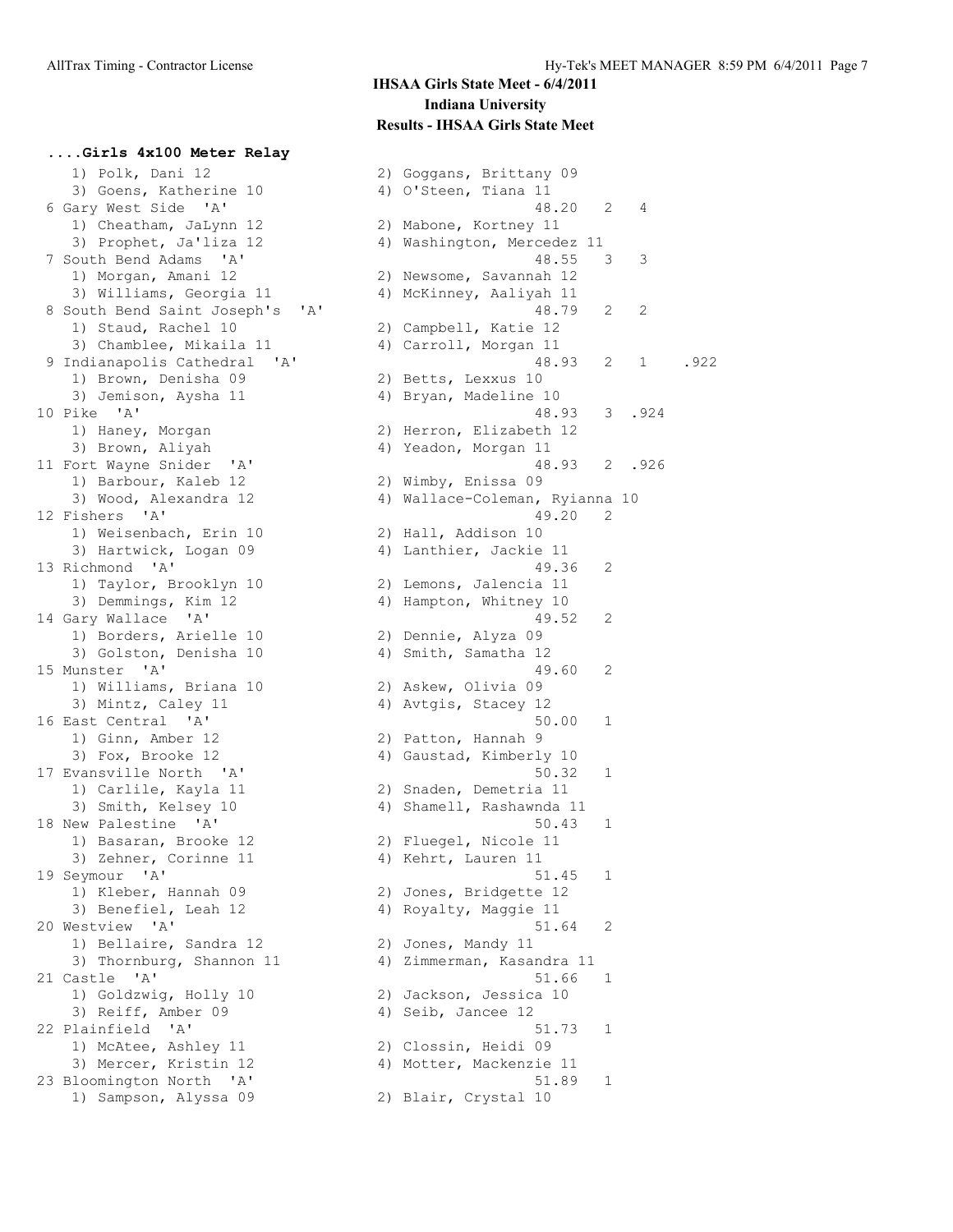DQ 3 violation in 2nd exc

DO 3 violation in 3rd exc

### **IHSAA Girls State Meet - 6/4/2011 Indiana University Results - IHSAA Girls State Meet**

 $52.31$  1

 $DNF$  1

4) Warfield, Shai 10

2) Tuddy, Dasha 11 4) Johnson, Colby 11

2) Kessler, Hilary 11 4) Martin, Jenna 10

2) Whitmer, Valerie 12 4) Hummel, Alyssa 12

2) Harris, Ashanetta 09 4) Martin, Latisha 12

#### **....Girls 4x100 Meter Relay**

|  | 3) Afoaku, Amala 11              |
|--|----------------------------------|
|  | 24 Bedford North Lawrence 'A'    |
|  | 1) Crane, Whitley 12             |
|  | 3) Kuehn, Bridgette 11           |
|  | -- Evansville Reitz Memorial 'A' |
|  | 1) Mulzer, Morgan 10             |
|  | 3) Seidl, Erin 12                |
|  | -- Penn 'A'                      |
|  | 1) Lampos, Hailey                |
|  | 3) Redman, MacKenzie 12          |
|  | -- Warren Central 'A'            |
|  | 1) Parker, Shannon 11            |
|  | 3) Harrison, Brionna 12          |

#### **Girls 4x400 Meter Relay**

========================================================================== State: \* 3:47.89 6/2002 FW Northrop, FW Northrop Z Robinson, L Burnett, K Carr, S Elcock School **Finals H#** Points ========================================================================== 1 Lawrence North 'A' 3:47.37\* 3 10 anchor 52.29 1) Brooks, Majaica 10 2) Franklin, Antonia 12 3) Spencer, Ashley 12 4) Miller, Chelsey 12 2 Fort Wayne Northrop 'A' 3:50.06 3 8 1) Bolton, Latrice 09 2) Skelton, Makelle 10 3) Taylor, Demetra 11 4) McDonald, Whitney 12 3 Lawrence Central 'A' 3:51.03 3 7 1) Dulaney, Naiomi 10 2) McCray, Jasmin 11 3) McClendon, Nakilah 10 4) Holder, MonTayla 11 4 Fishers 'A' 3:52.27 3 6 1) Gorgol, Molly 09 2) Jackson, Jasmin 11 3) Susdorf, Chloe 11 4) Hall, Addison 10 5 Fort Wayne Wayne 'A' 3:53.22 3 5 1) Winborn, Jamira 12 2) Long, Wanda 11 3) Thomas, Brionna 09 (4) Moore, Imani 11 6 Park Tudor 'A' 3:55.40 3 4 1) Farley, Abby 12 2) Schwab, Sydney 09 3) Lee, Constance 12 4) Lucas, Christine 11 7 South Bend Adams 'A' 3:55.49 2 3 1) Stoner, Chrishana 11 2) McKinney, Aaliyah 11 3) Williams, Georgia 11 4) Newsome, Savannah 12 8 Eastern (Greentown) 'A' 3:57.30 3 2 1) Wilcox, Emily 12 2) Neeley, Bethany 10 3) Wolfe, Zoe 12 4) Neeley, Brittany 10 9 Fort Wayne Snider 'A' 3:58.51 2 1 1) Barbour, Kaleb 12 2) Cade, Molly 12 3) Smith, Karrina 09 4) Tiernon, Tracey 12 10 Lake Central 'A' 3:59.04 2 1) Smierciak, Katelin 12 2) Eatinger, Alana 12 3) Alvarez, Andrea 11 4) Thomas, Isis 12 11 Carroll (Fort Wayne) 'A' 3:59.20 2 1) Poynter, Amy 10 2) Hester, Mallory 11 3) Stenger, Madison 10 (4) Piepho, Arden 10 11 Poynter, Amy 10<br>
3:59.20 2<br>
3) Stenger, Madison 10<br>
12 Crown Point 'A' 3:59.38 1 1) Beckham, Bailey 10 2) Gulvas, Megan 11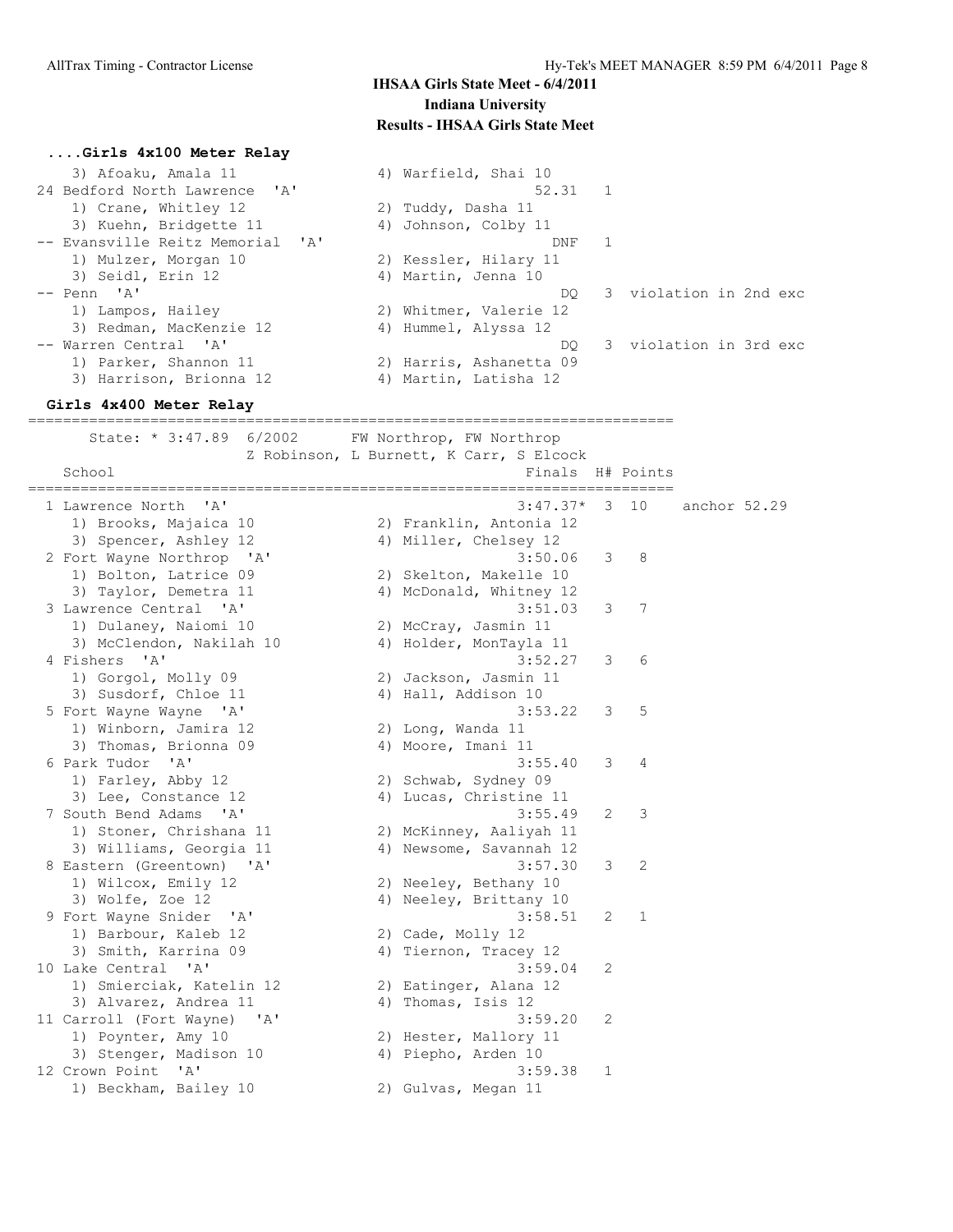**....Girls 4x400 Meter Relay**

 3) Mitchell, Whitney 11 4) Morris, Makenzi 12 13 Columbus North 'A' 3:59.39 2 1) Sollman, Rachael 10 2) Hofmeister, Malissa 10 3) Shoultz, Quin 10 4) Sims, Gabby 09 14 Franklin Central 'A' 4:00.10 3 1) Heinrichs, Jourdin 12 2) Jackson, Meredith 11 3) Kendall, Kaitlyn 09 4) Tibbs, Tamara 10 15 Hamilton Southeastern 'A' 4:00.66 2 1) Grace, Allison 11 2) Stinson, Lindsey 12 3) Wildman, Serra 12 4) Schmok, Erica 09 16 Chesterton 'A' 4:00.95 1 1) Behrendt, Katie 12 (2) Raffin, Anna 11 3) Kincy, Jordyn 09 4) Mabry, Kristin 09 17 Brownsburg 'A' 4:01.97 1 1) James, Rio 12 2) Goduto, Veronica 11 3) Johnson, Haley 12  $\hskip1cm$  4) Gaerke, Kirsten 12 18 South Bend Saint Joseph's 'A' 4:02.07 2 1) Potter, Michelle 11 2) McClain, Ellen 11 3) Revak, Elisa 11 4) Carroll, Morgan 11 19 North Central (Indianapolis) 'A' 4:03.27 3 1) Brown, Ashlee 12 2) Brown, Anetra 12 3) Wright, Gabriele 12 4) Miller, Jocelyn 09 20 Evansville F.J. Reitz 'A' 4:05.37 1 1) Liley, Katie 12 2) Rust, Paige 10 3) Julian, Alexandria 09 4) Lax, Sydney 12 21 Brown County 'A' 4:05.50 1 1) Lutes, Anna 11 2) Morris, Madison 10 3) Wininger, Annette 10 4) Lory, Karissa 11 22 Evansville Reitz Memorial 'A' 4:05.86 1 1) Effron, Shannon 09 2) Wahl, Renaye 11 3) Hedrick, Ruth 11 4) Hoffman, Elisha 10 23 Anderson 'A' 4:06.42 2 1) Thompson, Darien 10 2) Davis, Kalyn 11 3) Gardner, Deborah 11  $\hskip10mm 4)$  Hart, Jireh 11 24 Bloomington South 'A' 4:08.80 1 1) Warzyniak, Alex 2) Hoffman, Sarah 10 3) Zwissler, Amy 10 4) Newson, Zhane 11 25 Warren Central 'A' 4:08.89 2 1) Aikens, Brianna 12 2) Parker, Shannon 11 3) Harrison, Brionna 12 4) Harris, Ashanetta 09 26 Bloomington North 'A' 4:09.33 1 1) Dukeman, Leigh 10 2) Connor, Erin 10 3) Roberts-Hamilton, Isabel 09 4) Raphael, Kate 09 27 Castle 'A' 4:18.38 1 1) Akai, Lynnette 12 2) Solano, Jazmin 09 3) Carpenter, Kaylin 11 4) Berkeley, Meredith 11 **Girls 4x800 Meter Relay** ==========================================================================

State: \* 9:03.77 6/2/2006 Chesterton, Chesterton A Harvey, K Peller, A Bishel, S Kehe<br>Final Finals H# Points ==========================================================================  $9:13.01$  3 10 1) Bennett, Sarah 11 2) Chitwood, Alex 12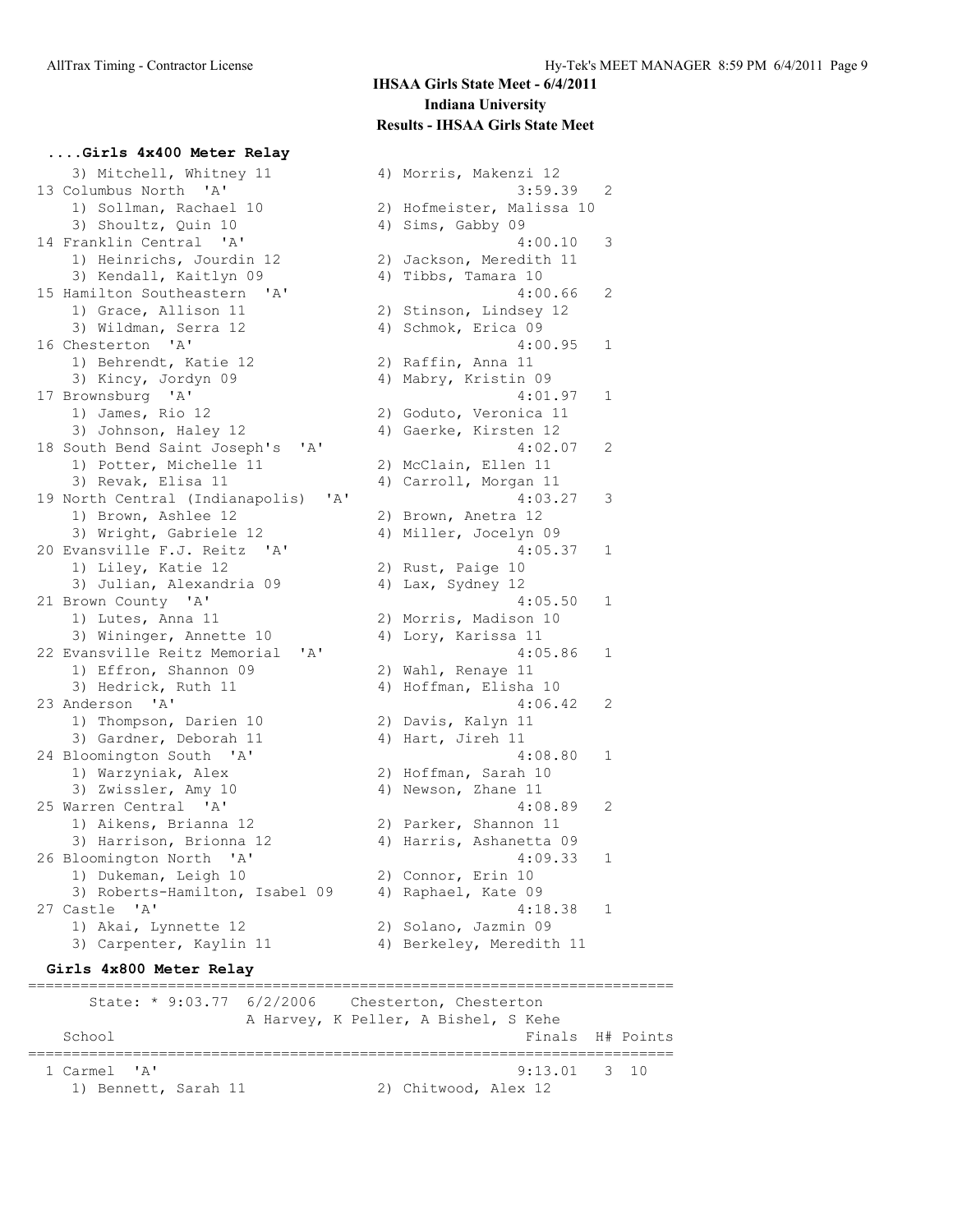**....Girls 4x800 Meter Relay** 3) Gibson, Irene 12 31 4) Kahre, Lauren 11 1) Green, Alex 12 2) Jackson, Meredith 11 3) Taft, Kirsten 11 and 4) Talhelm, Carolyn 10 1) Gaerke, Kirsten 12 and 2) Bess, Laura 11 3) Lesko, Sydney 11 4) Webster, Madelyn 12 1) Ramos, Audrey 12 2) Kadam, Taz 12 3) Schultheis, Makayla 11  $\hskip1cm 4$ ) Reyes, Ally 10 1) Cade, Molly 12 2) Koester, Elizabeth 12 3) Tiernon, Tracey 12  $\hskip 1.0cm 4$  Smith, Karrina 09 1) Bolton, Latrice 09 2) Osterhout, Lauren 09 3) McGee, Geral'n 11 4) Mirwaldt, Emma 11 1) Schuster, Sara 09 2) Foley, Kendra 10 3) Kacer, Rachel 10 4) Studt, Renee 10 1) Tatom, Jordan 11 2) Wagoner, Emily 10 3) Zuber, Samantha 09  $\hskip 1.5 cm 4$ ) Morgan, Brooke 11 1) Marrero, Alethia 10 12) Moore, Tiaunna 10 3) Vandever, Devyn 09 4) Waldren, Jessica 12 10 Indianapolis Bishop Chatard 'A' 9:31.96 2 1) Barnes, Stephanie 10 2) Lux, Emily 10 3) Wessel, Elaine 10 4) Burch, Arden 11 11 Bloomington North 'A' 9:32.07 2 3) Landrey, Hanna 10 4) Raphael, Kate 09 12 Northridge 'A' 9:32.13 2 1) Hilton, Skylair 12 2) Schrock, Jennifer 10 3) Holaway, Marissa 12 4) Cominator, Corinne 10 13 Carroll (Fort Wayne) 'A' 9:33.72 3 1) Chastain, Caitlyn 09 2) Geiger, Clarissa 10 3) Stenger, Madison 10 4) Hippensteel, Olivia 10 14 Chesterton 'A' 9:35.86 1 1) Biehl, Rosie 10 2) Schroeder, Victoria 11 3) Homme, Kristen 09 4) Cushway, Haley 09 15 Warsaw Community 'A' 9:37.75 2 1) Kline, Brooke 11 2) Cutshall, Hannah 11 3) Bearss, Anna 09 4) Erba, Ashley 10 16 Lawrence Central 'A' 9:37.99 2 1) Roach, Maddy 10 2) Carlson, Erica 12 3) Thomas, Brandi 10 4) Johnson, Karis 11 17 Fort Wayne Concordia Lutheran 'A' 9:39.56 3 1) Adair, Morgan 12 2) Stout, Chelsi 11 3) Konow, Kayla 12 4) Konow, Marina 09 18 Valparaiso 'A' 9:44.10 1 1) Trapp, Annaliese 11 2) Tullis, Marilee 09 3) Joll, Patricia 11 (4) Keough, Blaney 12 19 New Palestine 'A' 9:45.06 2 1) Carpenter, Morgan 11 12 2) Edon, Caitlynn 12 3) Edon, Courtney 12 4) Joray, Lauren 10

 2 Franklin Central 'A' 9:16.36 3 8 3 Brownsburg 'A' 9:23.52 3 7 4 Fishers 'A' 9:25.97 3 6 5 Fort Wayne Snider 'A' 9:27.92 3 5 6 Fort Wayne Northrop 'A' 9:29.78 3 4 7 Noblesville 'A' 9:30.27 2 3 8 Hamilton Southeastern 'A' 9:31.17 3 2 9 Ben Davis 'A' 9:31.67 2 1 1) Sparks, Christine 10 2) Roberts-Hamilton, Isabel 09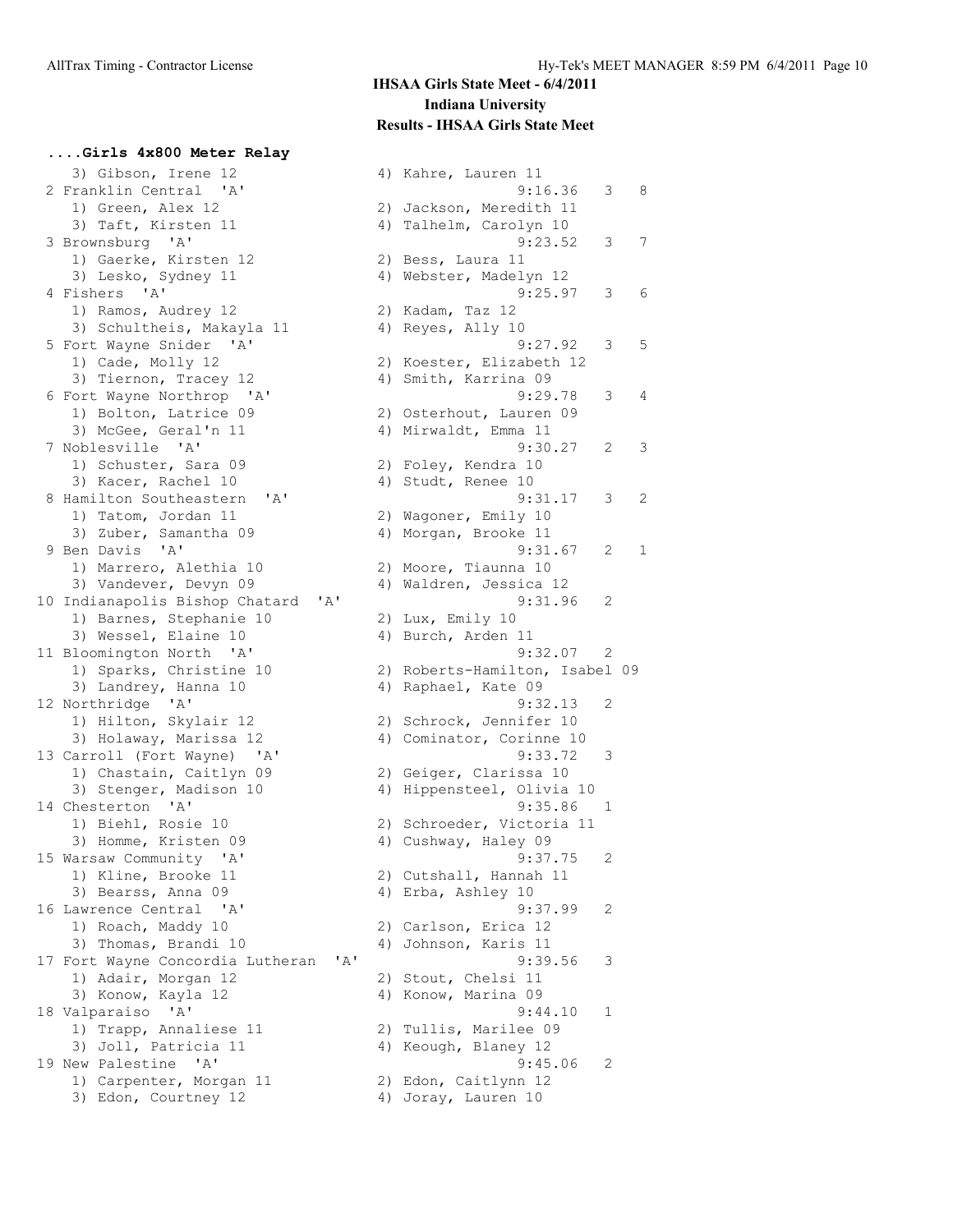**....Girls 4x800 Meter Relay**

| 20 TH North Vigo 'A'                                                   | $\mathbf{1}$<br>9:52.03    |
|------------------------------------------------------------------------|----------------------------|
| 1) Conley, Jessi 09                                                    | 2) Roshel, Brandi 11       |
| 3) Curley, Layne 09                                                    | 4) Dickerson, Sydney 10    |
| 21 Mishawaka 'A'                                                       | 9:55.55<br>2               |
| 1) Balko, Jessica 11                                                   | 2) Stewart, Miranda 12     |
| 3) Husband, Katelyn 12                                                 | 4) Zylstra, Allison 11     |
| 22 Columbus North 'A'                                                  | $\mathbf{1}$<br>9:57.69    |
| 1) Bowman, Aly 09                                                      | 2) Thornburg, Macey 11     |
| 3) Harris, Mackenzie 11                                                | 4) Shuffett, Erin 11       |
| 23 Munster 'A'                                                         | 10:03.19<br>$\overline{1}$ |
| 1) Boyle, Allison 11                                                   | 2) Ogren, Colleen 10       |
| 3) Hobbs, Kaitlyn 12                                                   | 4) Puvogel, Julie 12       |
| $\mathsf{I}$ $\mathsf{A}$ $\mathsf{I}$<br>24 Evansville Reitz Memorial | 10:06.18<br>$\overline{1}$ |
| 1) Bromm, Claire 12                                                    | 2) Ehrensbeck, Claire 11   |
| 3) Mehringer, Maria 10                                                 | 4) Ford, Samantha 11       |
| 25 Floyd Central 'A'                                                   | $\overline{1}$<br>10:06.97 |
| 1) Hein, Kaitlin 11                                                    | 2) Bierman, Jamie 09       |
| 3) Moore, Alyssa 10                                                    | 4) Watkins, Hannah 12      |
| 26 Bloomington South 'A'                                               | 10:12.53 1                 |
| 1) Hetrick, Allie 11                                                   | 2) Derheimer, Lainey       |
| 3) Voskuil, Anna 10                                                    | 4) Lewandowski, Ashely 12  |
| 27 Castle 'A'                                                          | $10:32.19$ 1               |
| 1) Akai, Lynnette 12                                                   | 2) Berkeley, Meredith 11   |
| 3) Louthan, Brooke 11                                                  | 4) Bennett, Ellen 10       |

**Girls High Jump**

=======================================================================

| State: * 6-00 6/1/1985 Angela Bradburn - Norwell<br>Name                                 | Year School and the School and the School | Finals Points |                 |
|------------------------------------------------------------------------------------------|-------------------------------------------|---------------|-----------------|
| 1 DeJournett, Shanelle 10 Fort Wayne Snider 5-08.00                                      |                                           |               | 10              |
| 2 Akande, Morayo 11 N. Central 5-07.00 8                                                 |                                           |               |                 |
| 3 Kitchel, Mackenzie 11 Center Grove 55-07.00                                            |                                           |               | $7\phantom{.0}$ |
| 4 Ballard, Kylie $11$ Northwestern $J5-07.00$                                            |                                           |               | 6               |
| 5 Mather, Rachel 09 Noblesville 5-06.00                                                  |                                           |               | 5               |
| 6 Bennett, Haley 12 Eastbrook 5-05.00                                                    |                                           |               | 3.50            |
| 6 Acton, Hannah 11 Bloomington South 5-05.00 3.50                                        |                                           |               |                 |
| 8 Lanman, Keina 11 Northeast Dubois 55-05.00                                             |                                           |               | $2^{\circ}$     |
| 9 Hamilton, Marissa 11 West Central 55-05.00                                             |                                           |               | $\mathbf 1$     |
| 10 Beckley, Emily 12 Cass                                                                |                                           | $J5 - 05.00$  |                 |
| 11 Davis, Kalyn 11 Anderson 5-04.00                                                      |                                           |               |                 |
| 12 Lapierre, Kaylee 12 Elkhart Central 55-04.00<br>13 Pfeiffer, Jenna 11 Bremen 55-04.00 |                                           |               |                 |
|                                                                                          |                                           |               |                 |
| 14 Evans, LeVisa and 11 Lake Central 55-04.00                                            |                                           |               |                 |
| 15 Orr, Hadley 11 Clinton Central 55-04.00                                               |                                           |               |                 |
| 16 Mason, Tazmyn 12 Elkhart Central 5-02.00                                              |                                           |               |                 |
| 16 Austin, Haley 12 Avon                                                                 |                                           | $5 - 02.00$   |                 |
| 16 Talhelm, Julia 11 Franklin Central 5-02.00                                            |                                           |               |                 |
| 16 Moyer, Richelle 12 New Haven 5-02.00                                                  |                                           |               |                 |
| 20 Bekavac, Katie 12 South Centra 55-02.00                                               |                                           |               |                 |
| 20 Thomas, Kelsey 69 TH North Vigo 55-02.00                                              |                                           |               |                 |
| 20 Manchester, Allison 11 Lowell                                                         |                                           | $J5-02.00$    |                 |
| 20 Wagner, Sarah 10 Eastern (Greentown) J5-02.00                                         |                                           |               |                 |
| 20 Walton, Lauren 11 Loogootee 55-02.00                                                  |                                           |               |                 |
| 25 Uesseler, Danielle and 09 Corydon Central 55-02.00                                    |                                           |               |                 |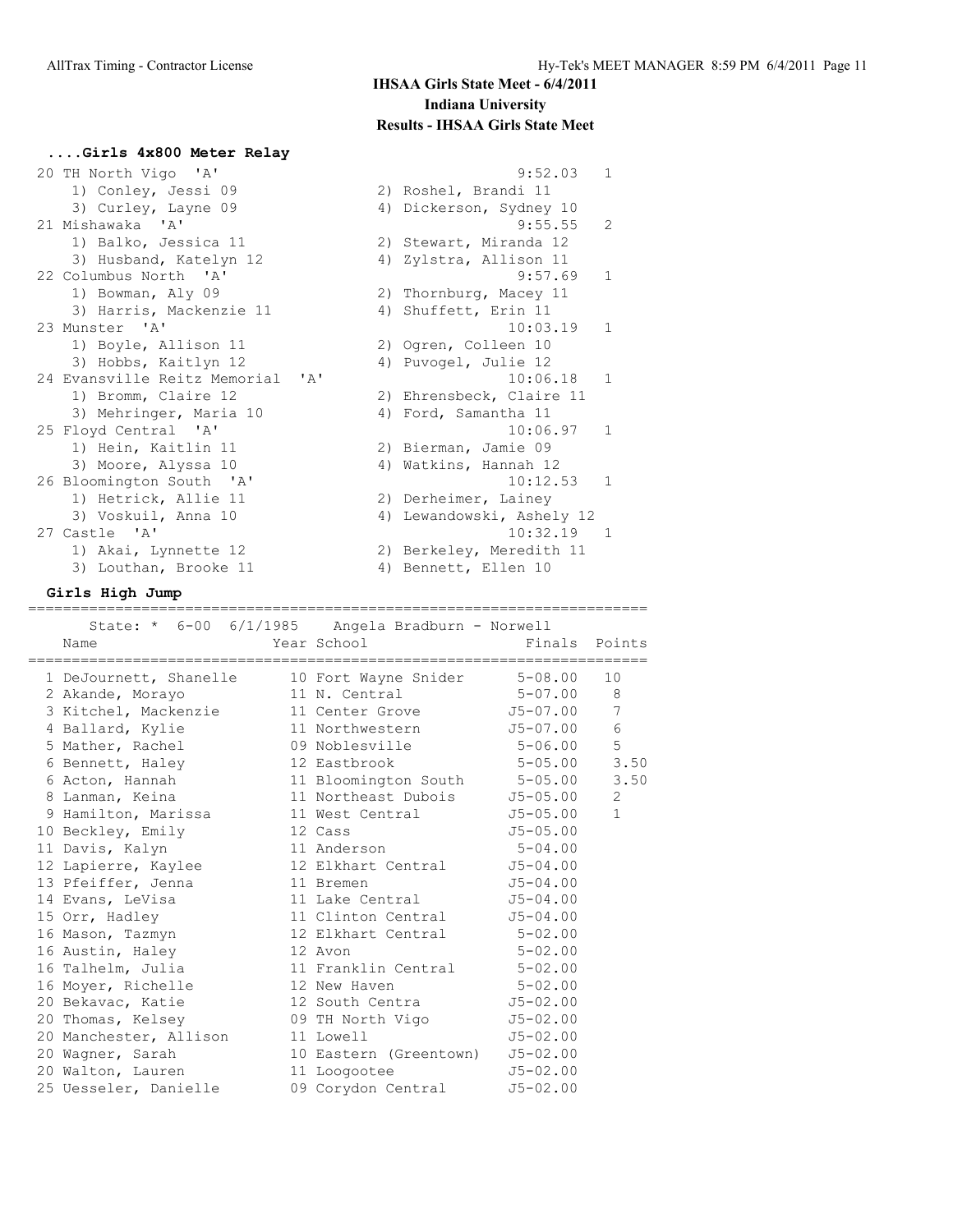### **....Girls High Jump**

| -- Mack, Erin          | 09 Columbus East       | NΗ |
|------------------------|------------------------|----|
| -- Gardner, Jabreena   | 10 Southport           | ΝH |
| -- Reeves, Darnikka    | 11 Lawrence Central    | ΝH |
| -- Marksberry, Makayla | 11 Jennings County     | NΗ |
| -- Rexing, Peyton      | 10 Evansville M        | ΝH |
| -- Thompson, Katie     | 12 Princeton Community | NΗ |

### **Girls Pole Vault**

=======================================================================

|                        | State: * 13-06.25 6/6/2009 Ellie McCardwell, Pendleton Hts |               |                |
|------------------------|------------------------------------------------------------|---------------|----------------|
| Name                   | Year School                                                | Finals Points |                |
| 1 Gutermuth, Nina      | 12 Leo                                                     | $12 - 09.00$  | 10             |
| 2 Gutermuth, Sophie    | 12 Leo                                                     | $12 - 06.00$  | 8              |
| 3 Acton, Hannah        | 11 Bloomington South                                       | $12 - 00.00$  | 7              |
| 4 Redman, MacKenzie    | 12 Penn                                                    | J12-00.00     | $6\,$          |
| 5 Rudolph, Kimyanna    | 11 Lawrence Central                                        | $11 - 09.00$  | 5              |
| 6 Bosecker, Kendra     | 11 South Knox                                              | $11 - 06.00$  | $\overline{4}$ |
| 7 Moseby, Jordan       | 12 Ben Davis                                               | J11-06.00     | 3              |
| 8 Paulsen, Emily       | 12 Winamac Community                                       | J11-06.00     | $\overline{c}$ |
| 9 Eviston, Emerald     | 11 Homestead                                               | $J11 - 06.00$ | $\mathbf{1}$   |
| 10 Clute, Sydney       | 11 Center Grove                                            | $11 - 03.00$  |                |
| 10 Zimmerly, Jeslyn    | 11 Westview                                                | $11 - 03.00$  |                |
| 12 Pittman, Brittney   | 12 Bremen                                                  | $J11 - 03.00$ |                |
| 13 Ciasto-Poor, Hannah | 12 Bloomington South 11-00.00                              |               |                |
| 14 Kavgazoff, Rachael  | 09 Floyd Central                                           | $10 - 06.00$  |                |
| 15 Sloan, Kandace      | 12 Hamilton Sou                                            | $J10-06.00$   |                |
| 16 Carlile, Kayla      | 11 Evansville North                                        | $J10-06.00$   |                |
| 16 Domoras, Alexandra  | 11 Merrillville                                            | $J10-06.00$   |                |
| 18 Voyles, Molly       | 12 Silver Creek                                            | $J10-06.00$   |                |
| 19 Harding, Caselyn    | 12 Avon                                                    | $J10-06.00$   |                |
| 20 Grace, Whitney      | 11 Penn                                                    | $10 - 00.00$  |                |
| 21 Brown, Katelyn      | 10 Lake Central                                            | $J10-00.00$   |                |
| 21 Herron, Elizabeth   | 12 Pike                                                    | $J10-00.00$   |                |
| 21 Welker, Rachel      | 11 TH North Vigo J10-00.00                                 |               |                |
| 21 Brown, Sophie       | 10 Fairfield                                               | $J10-00.00$   |                |
| -- Kendrick, Becca     | 11 Franklin Central                                        | NH            |                |
| -- Baugh, Shae         | 10 New Castle Chrysler                                     | NH            |                |
| -- Mather, Rachel      | 09 Noblesville                                             | NH            |                |
| -- Fryer, Courtni      | 12 LaPorte                                                 | ΝH            |                |

#### **Girls Long Jump**

============================================================================ State: \* 20-04 5/30/1986 Tonya Sedwick - Jeffersonville Name The Year School The Finals Wind Points ============================================================================ 1 Carpenter, Skyler 11 Westview 18-03.50 0.8 10 17-11.75(0.4) 17-03.50(+0.0) 17-07.75(1.1) 18-00.50(2.0) 18-03.50(0.8) PASS<br>Jones, Mandy 11 Westview 18-00.50 -0.1 8 2 Jones, Mandy 11 Westview 17-11.50(1.3) 18-00.50(-0.1) FOUL(0.1) 17-10.75(0.8) 17-11.50(2.3) 16-07(+0.0) 3 Smith, Karrina 09 Fort Wayne Snider 17-09.75 -0.5 7 17.02.00 16-04.50(0.3) 17-07(0.7) 17-09.75(-0.5) 16-07.75(0.6) 16-05(+0.0) 16-08.50(+0.0) J17-09.75 0.1 6 17.04.75 17-00.50(1.1) 16-05.25(1.2) 15-09.25(-0.1) 17-04.75(-0.1) 17-09.75(0.1) 16-01.50(-0.3)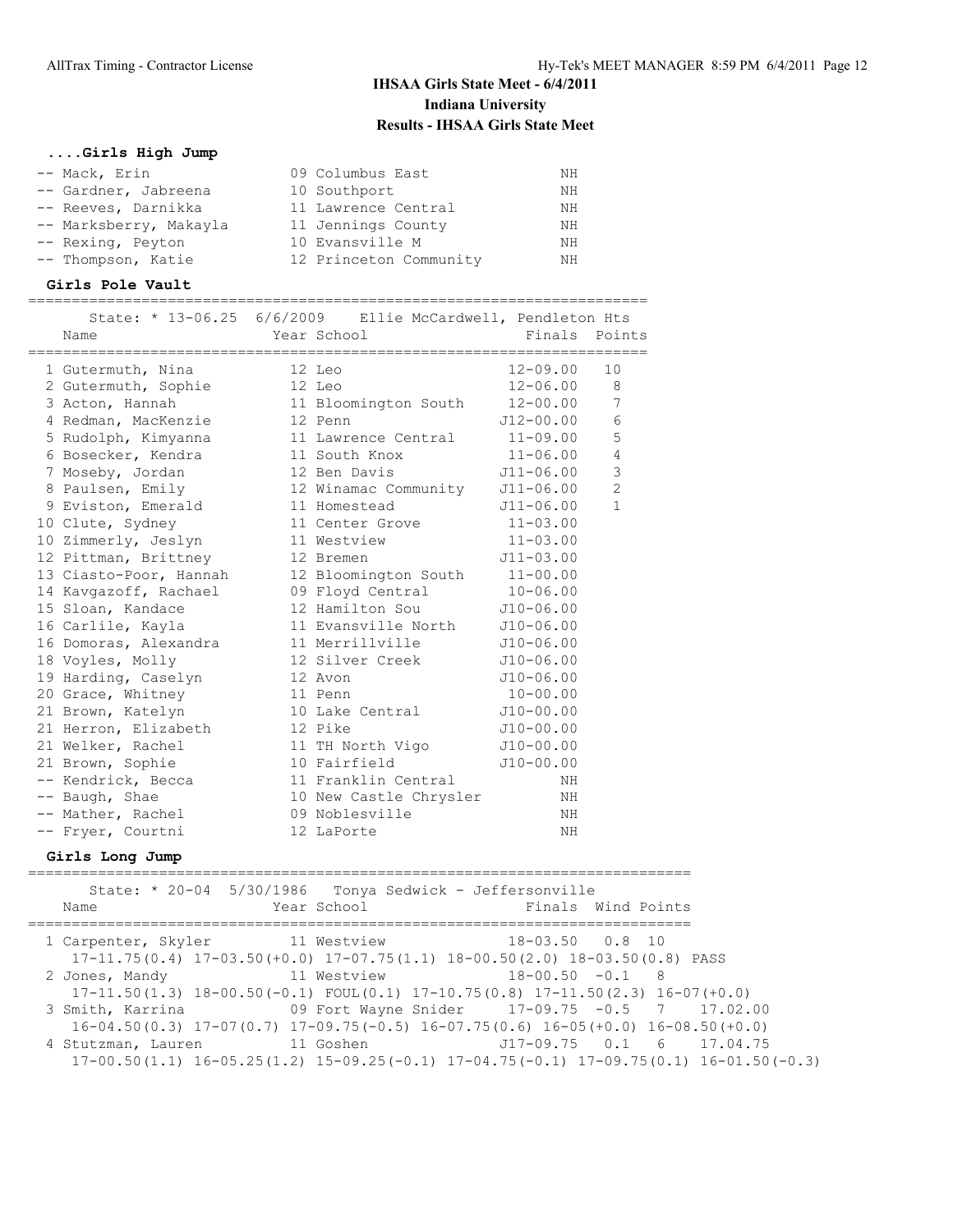## **....Girls Long Jump**

 5 Winborn, Jamira 12 Fort Wayne Wayne 17-08.00 1.5 5 FOUL(1.1)  $17-02.25(0.8)$   $17-02.25(0.9)$   $16-11.75(0.3)$  FOUL(0.4)  $17-08(1.5)$  6 Skelton, Makelle 10 Fort Wayne Northrop 17-04.25 1.0 4 17-01.50(1.2) 17-04.25(1.0) FOUL(-0.3) 16-00.25(0.5) 16-06.50(-0.1) 16-10.50(0.6) 7 Knott, Jordyn 11 Garrett 17-04.00 0.8 3 FOUL(0.6) FOUL(1.3)  $17-04(0.8)$  FOUL(-1.2)  $17-01.50(0.4)$  FOUL(0.9) 8 Williams, Briana 10 Munster 17-02.50 1.3 2 16-11(-0.2) 17-02.50(1.3) 16-10.25(-0.4) 17-01.25(0.3) 16-03.75(-0.3) 16-06.75(0.2) 9 Demmings, Kim 12 Richmond 17-02.25 0.8 1 16-06.75(-0.8) 17-02.25(0.8) 16-04(2.9) 16-07.75(-0.8) 16-00.75(1.0) 15-06(1.1) 10 Meier, Sophie 10 Chatard 17-01.25 0.2 FOUL(-0.5) 17-01.25(0.2) 16-10.25(0.4) 15-03.25(2.1) 17-01.25(0.4) 16-09.75(0.1) 11 Chamblee, Mikaila 11 South Bend S 17-00.25 0.5 17-00.25(0.5) 16-07(0.8) 16-03.75(1.0) 12 Evans, Kailey 11 Greenwood Community 17-00.00 2.1 16-09(-0.7) 16-07.25(-0.3) 17-00(2.1) 13 Jemison, Myonna 12 Fort Wayne Northrop 16-11.50 0.1 FOUL(2.5) 16-11.50(0.1) 16-05.25(-1.1) 13 DuBois, Melissa 11 Concord 16-11.50 0.7 FOUL 16-11.50(0.7) 16-07(-0.5) 15 Cox, Kate 10 Mt. Vernon 16-11.00 0.3 16-07.25(1.1) 16-11(0.3) FOUL(-0.3) 16-07.2011.1, 10 1110.0, 1001, 0.0,<br>16 Seib, Jancee 12 Castle 16-10.75 -0.8 FOUL 16-10.75(-0.8) FOUL 17 Wimby, Enissa 09 Fort Wayne Snider 16-10.50 0.4 16-07.25(-0.2) 16-10.50(0.4) 15-02.75(1.3) 18 Caldwell, Kendrika 09 Northwest 16-10.25 1.6 16-10.25(1.6) FOUL FOUL 19 Kinnaird, Brooklyn 12 Jeffersonville 16-09.25 0.1 16-02.75(+0.0) 16-07.25(-1.5) 16-09.25(0.1) 20 Herron, Elizabeth 12 Pike 16-08.50 0.8 16-08.50(0.8) FOUL(0.6) 16-05.25(-0.5) 21 Davis, Mariah 11 Zionsville 16-06.50 -0.6 FOUL FOUL 16-06.50(-0.6) 21 Franko, Rachael 12 Winamac Community 16-06.50 0.5 FOUL 16-06.50(0.5) 16-03.75(2.4) 23 Allen, Maria 11 Brownstown Central 16-06.00 -0.4 15-01.75(-0.7) 16-06(-0.4) 16-05(-0.6) 23 Clay, Dajaie 10 Warren Central 16-06.00 +0.0 16-06(+0.0) 16-00.75(1.2) 15-02.50(-0.8) 25 Falls, Sheldan 11 Riverton Parke 16-05.25 2.2 16-04(-0.4) 16-01.25(0.2) 16-05.25(2.2) 26 Race, Sydney 11 Martinsville 16-04.50 1.3 16-04.50(1.3) 13-08.50(2.2) FOUL 27 Winfrey, Twylia 11 Br. Ripple 16-04.25 0.3 16-04.25(0.3) 15-10.50(0.4) FOUL 28 Davis, Lauren 10 Hamilton Sou 15-11.75 1.7 15-09(-0.6) 15-11.75(1.7) 15-08.75(-0.6) 29 Vanarsdel, Taylor 11 Harrison (We 15-04.75 0.4 15-04.75(0.4) 14-10.75(-0.5) FOUL 30 Corral, Alycia 12 Hobart 15-04.00 -0.2 15-04(-0.2) FOUL(0.1) 15-02.75(0.5)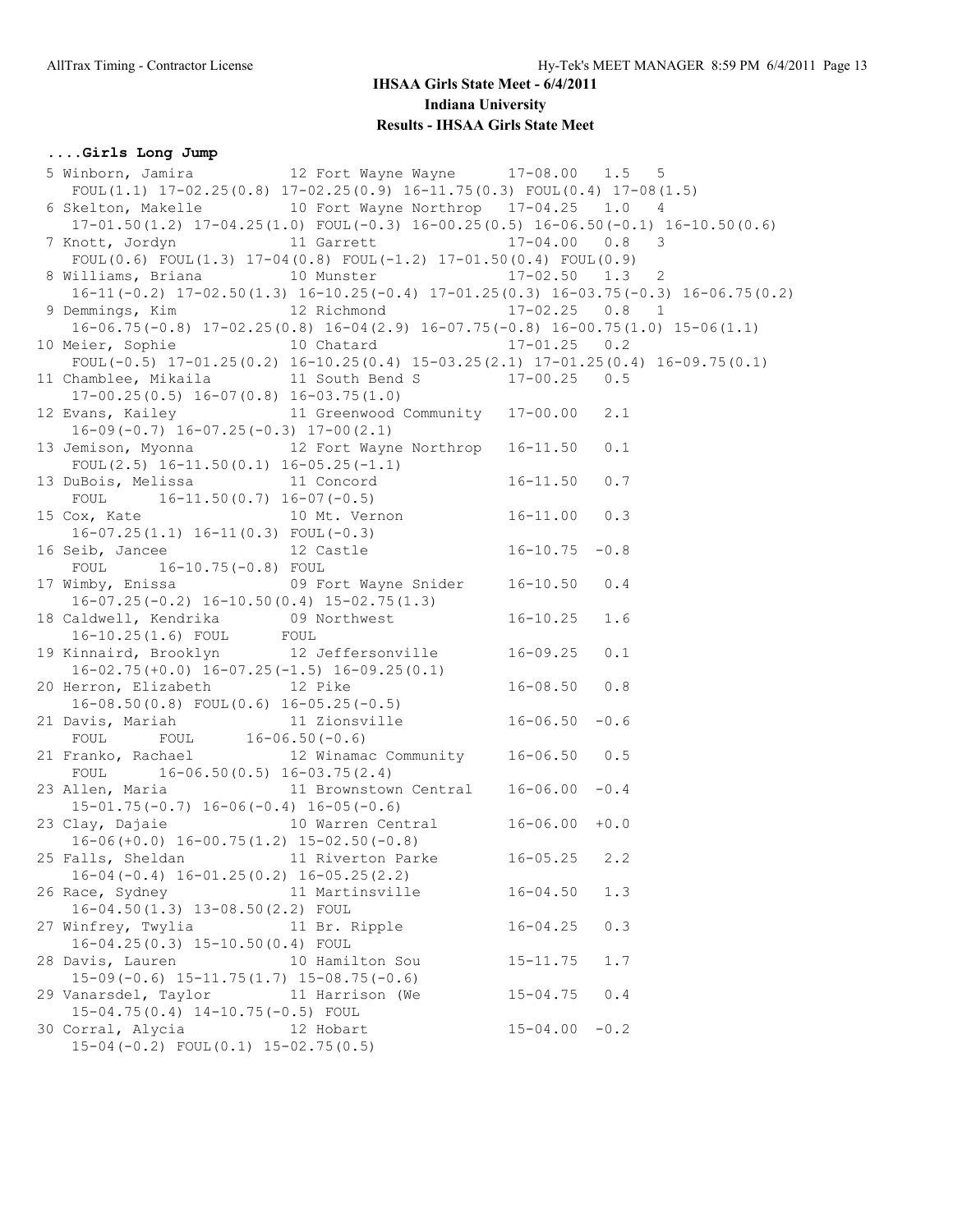**Girls Shot Put**

| State: * 49-07 6/5/1999 Stacy Martin - Edgewood                                                                                                                                      |                              |               |                |
|--------------------------------------------------------------------------------------------------------------------------------------------------------------------------------------|------------------------------|---------------|----------------|
|                                                                                                                                                                                      |                              | Finals Points |                |
| 1 Bliss, Tori 12 Portage 50-09.00*<br>49-11.25 50-08 50-03.25 50-09 50-02.50 49-01.75                                                                                                |                              |               | 10             |
| 2 Wertman, Cassie 11 Southridge 50<br>46-10 50-01.50 50-03 48-03.25 FOUL 48-10.75                                                                                                    | 11 Southridge 50-03.00*      |               | 8              |
|                                                                                                                                                                                      |                              | $44 - 00.75$  | 7              |
| 3 Dincoff, Rachel 11 DeKalb 44-00.75<br>41-08.25 42-00 42-03.50 42-05.25 44-00.75 42-05.25<br>4 Taylor, Nariah 11 N. Central 42-07.75<br>42-00 42-07.75 41-10 41-03.25 FOUL 41-06.50 |                              |               | 6              |
| 5 Burnett, Janie 12 Warren Central 41-05.25<br>40-08.25 39-10.25 36-05.75 40-07.50 38-09 41-05.25                                                                                    |                              |               | 5              |
| 6 Hickman, Farin 12 Whiteland Community 41-01.50<br>40-02.75 FOUL 41-01.50 38-06 41-00 FOUL                                                                                          |                              |               | 4              |
| 7 Carter, Carlynn 12 Avon 41-00.75<br>37-06.75 40-08 39-10.50 39-01.50 39-08 41-00.75                                                                                                |                              |               | 3              |
| 8 Wheat, Makenzie 10 South Dearborn 40-08.00<br>37-10.75 38-05.50 39-07.75 39-03.75 40-08 37-08                                                                                      |                              |               | $\overline{c}$ |
| 9 Rivera, Alana<br>37-09.25 36-09 39-06.75 40-04.25 38-01 36-02.75                                                                                                                   | 12 Michigan City 40-04.25    |               | $\mathbf 1$    |
| 10 Kelly, Kayla                                                                                                                                                                      | 12 Franklin Central 40-02.00 |               |                |
| 10 Kelly, Nayla<br>39-02 FOUL 39-09.75 38-05.75 FOUL 40-02<br>11 Green, Cinnamon<br>12 Jimtown<br>$36 - 01.50$ $36 - 11$ $39 - 00.75$                                                |                              | $39 - 00.75$  |                |
| 12 Capps, Ariel 11 Decatur Central 38-07.75<br>$36 - 09.75$ $38 - 07.75$ $38 - 05$                                                                                                   |                              |               |                |
| 13 Iversen, Liz 09 Martinsville<br>37-10 36-04 38-03.50                                                                                                                              |                              | $38 - 03.50$  |                |
| 14 Riley, Kayla               12 Madison Cons         38-02.75<br>$37-07.25$ $38-02.75$ $37-11.75$                                                                                   |                              |               |                |
| 15 Bartlett, Brianna 12 Bloomington North 37-11.50<br>$37-11.50$ $36-07.50$ $36-10.75$                                                                                               |                              |               |                |
| 16 Zehner, Gwen 12 Culver Community 37-10.75<br>34-07.75 FOUL 37-10.75                                                                                                               |                              |               |                |
| 17 McClinton, Nakel 11 Merrillville<br>32-09.75 37-05.25 37-07.75                                                                                                                    |                              | $37 - 07.75$  |                |
| 18 Eck, Kara 10 DeKalb<br>$35-07.75$ $36-11$ $37-03.50$                                                                                                                              |                              | $37 - 03.50$  |                |
| 19 Blackamore, Summer 09 Kokomo<br>37-02 36-02.50 36-09                                                                                                                              |                              | $37 - 02.00$  |                |
| 20 Pieper, Kirstie<br>12 Southport<br>$34-06$ $36-09$ $36-04.50$                                                                                                                     |                              | $36 - 09.00$  |                |
| 21 Higdon, Vanessa<br>12 Waldron<br>35-04 36-07.75 36-00.75                                                                                                                          |                              | $36 - 07.75$  |                |
| 22 Baker, Alex<br>$36 - 02.75$ $34 - 00.50$ $33 - 04.50$                                                                                                                             | 12 Rossville                 | $36 - 02.75$  |                |
| 23 Hazlewood, Micaela (09 Linton-Stockton<br>34-05.50 35-11.25 35-02.25                                                                                                              |                              | $35 - 11.25$  |                |
| 24 Cooper, Gabby<br>10 Carmel<br>FOUL 35-06.75 FOUL                                                                                                                                  |                              | $35 - 06.75$  |                |
| 25 Brown, Jonisea<br>10 Harding<br>$33-08.50$ $32-03$ $34-07$                                                                                                                        |                              | $34 - 07.00$  |                |
| 26 Hopf, Sarah<br>$30-08$ $30-06.25$ $31-07$                                                                                                                                         | 12 Forest Park               | $31 - 07.00$  |                |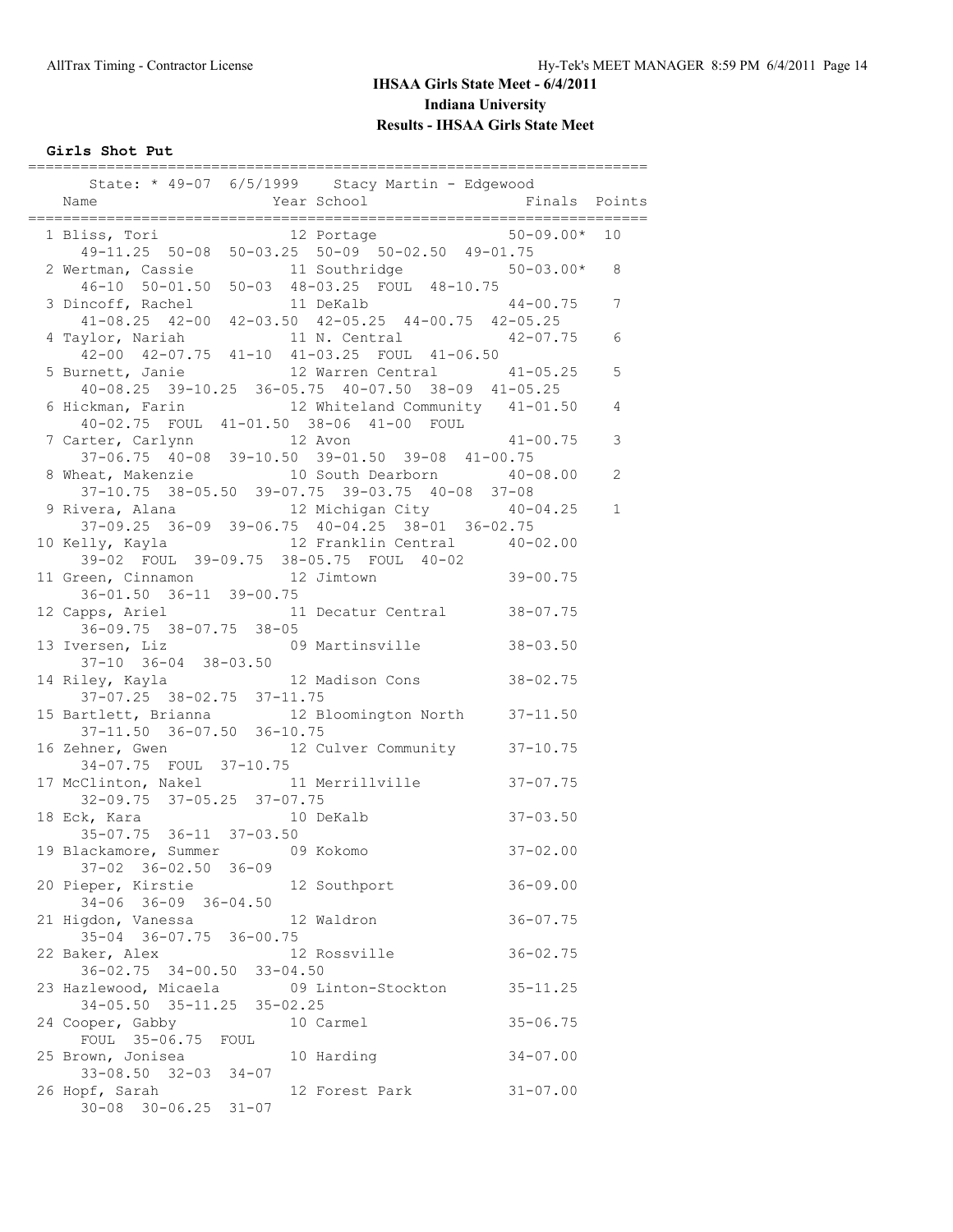### **....Girls Shot Put**

| -- Compton, Denara |                | 09 Lawrence Central | FOUL |
|--------------------|----------------|---------------------|------|
|                    | FOUL FOUL FOUL |                     |      |

#### **Girls Discus Throw** =======================================================================

|                                         | State: * 165-04 5/6/1999 Stacy Martin - Edgewood                                |               |              |
|-----------------------------------------|---------------------------------------------------------------------------------|---------------|--------------|
| Name                                    | Year School                                                                     | Finals Points |              |
| 1 Wertman, Cassie and 11 Southridge     |                                                                                 | $143 - 04$    | 10           |
|                                         | 124-10 133-08 133-00 142-10 FOUL 143-04                                         |               |              |
|                                         | 2 McClinton, Nakel 11 Merrillville                                              | $137 - 00$    | 8            |
|                                         | 137-00 133-05 130-07 FOUL FOUL 131-11                                           |               |              |
| 3 Carter, Carlynn                       | 12 Avon                                                                         | $135 - 11$    | 7            |
|                                         | 130-00 122-08 FOUL 129-04 135-11 129-09                                         |               |              |
| 4 Zink, Kayla                           | 12 Fort Wayne Snider                                                            | $135 - 10$    | 6            |
|                                         | 135-05 135-10 FOUL 135-02 123-02 FOUL                                           |               |              |
| 5 Meeks, Chelsie                        | 10 Rensselaer Central                                                           | $135 - 05$    | 5            |
|                                         | 120-11 121-00 125-00 118-02 135-05 119-11                                       |               |              |
|                                         |                                                                                 | $132 - 08$    | 4            |
|                                         | 6 Montgomery, Mercedes 12 N. Central<br>112-04 122-00 132-08 131-09 FOUL 120-01 |               |              |
| 7 Hickman, Farin                        | 12 Whiteland Community                                                          | $131 - 11$    | 3            |
| 108-03 126-00 131-11                    | 127-02 FOUL 124-09                                                              |               |              |
| 8 Davenport, Liesl                      | 12 Huntington North                                                             | $131 - 01$    | 2            |
|                                         | 129-09 122-08 131-01 127-08 117-08 127-11                                       |               |              |
|                                         | 12 Jeffersonville                                                               | $129 - 05$    | $\mathbf{1}$ |
| 9 Mull, Tierney<br>126-09 129-05 122-02 | 100-07 119-08 113-10                                                            |               |              |
| 10 Ison, Victoria                       | 12 Bloomington North                                                            | $127 - 11$    |              |
| 105-06 121-03 125-03                    | 127-11 115-04 117-08                                                            |               |              |
| 11 Hazlewood, Micaela                   | 09 Linton-Stockton                                                              | $124 - 10$    |              |
| 122-07 124-10 116-05                    |                                                                                 |               |              |
|                                         |                                                                                 | $124 - 08$    |              |
| 12 Howdeshell, Megan                    | 11 Triton                                                                       |               |              |
| FOUL 119-00 124-08                      |                                                                                 |               |              |
| 13 Hull, Michaela                       | 11 Bloomington South                                                            | $121 - 09$    |              |
| 114-00 117-04 121-09                    |                                                                                 |               |              |
| 14 Bright, Hannah                       | 10 West Noble                                                                   | $121 - 08$    |              |
| 121-08 114-03 115-05                    |                                                                                 |               |              |
| 15 Murphy, Maria                        | 11 Jay County                                                                   | $120 - 03$    |              |
| 119-09 112-03<br>$120 - 03$             |                                                                                 |               |              |
| 16 Dincoff, Rachel                      | 11 DeKalb                                                                       | $119 - 09$    |              |
| 116-04 117-06<br>$119 - 09$             |                                                                                 |               |              |
| 17 Bliss, Tori                          | 12 Portage                                                                      | $119 - 04$    |              |
| 103-09 119-04<br>$111 - 04$             |                                                                                 |               |              |
| 18 Burish, Lauren                       | 11 Warsaw Community                                                             | $118 - 04$    |              |
| 114-03 111-08<br>$118 - 04$             |                                                                                 |               |              |
| 19 Compton, Denara                      | 09 Lawrence Central                                                             | $115 - 08$    |              |
| 113-07 115-08<br>$99 - 09$              |                                                                                 |               |              |
| 20 Matteson, Audrey                     | 12 Twin Lakes                                                                   | $114 - 01$    |              |
| $114 - 01$<br>$112 - 05$<br>$108 - 08$  |                                                                                 |               |              |
| 21 Napariu, Sonya                       | 11 New Palestine                                                                | $113 - 08$    |              |
| $111 - 06$<br>$113 - 08$<br>FOUL        |                                                                                 |               |              |
| 22 Capps, Ariel                         | 11 Decatur Central                                                              | $112 - 08$    |              |
| $108 - 01$<br>$112 - 08$<br>FOUL        |                                                                                 |               |              |
| 23 Wilson, Kyrsten                      | 12 Hamilton Heights                                                             | $108 - 08$    |              |
| $105 - 08$<br>FOUL<br>$108 - 08$        |                                                                                 |               |              |
|                                         |                                                                                 |               |              |